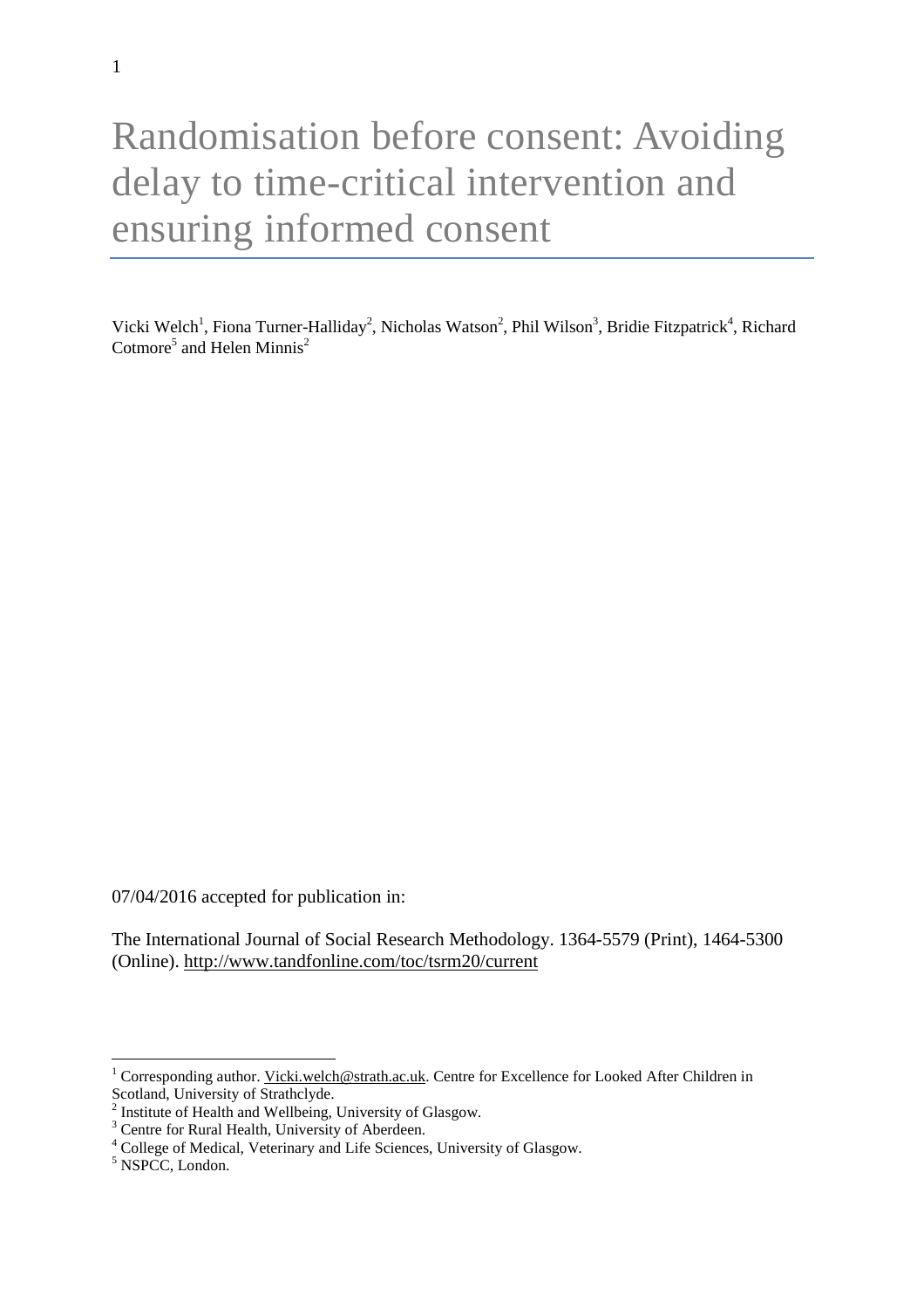## **Randomisation before consent: Avoiding delay to time-critical intervention and ensuring informed consent**

## **Abstract**

Obtaining informed consent can be challenging in stressful and urgent circumstances. One example is when potential participants have recently had their child removed into care; intervention is urgent and mandatory whereas participation in associated research is voluntary. Using a nested qualitative study, we examined experiences of consent processes in a randomised controlled trial (RCT) of a family assessment and intervention service for maltreated young children. Some potential participants found it difficult to use information; some believed consenting might influence the return of their child. In response to these ethical challenges, we propose reversing the typical process of securing consent, so that randomisation to an intervention occurs before inviting potential participants to consider the trial. This will avoid delays, delineate research from intervention, and make it easier to consider information. We suggest that this innovation could be useful in trials across service areas that incorporate urgent and complex interventions.

## **Introduction and literature**

Accepted standards of ethical research required that when invited to take part in research, potential participants should have capacity to consider the implications of participation, they should have access to full and accurate information about the research, and they should not experience coercion. However, achieving informed consent can be difficult, particularly where the research takes place in a context of challenging or stressful circumstances. In this paper, we discuss such a context, describing issues related to the informed consent of parents who had recently had their child placed into foster care.

When state authorities have mandatorily removed a child on the grounds of parental maltreatment, urgent action is needed. Typically this includes a period of complex assessment of the child and family's needs and capacities. The findings of these assessments inform decisions about the longer-term care of the child. It is important for the wellbeing of the child and family that decisions should occur promptly, as soon as sufficient, appropriate, accurate information is available.

Consider then, would a trial of assessment or decision-making processes be possible? The intervention and assessment are not just urgent, they are mandatory; by contrast, participation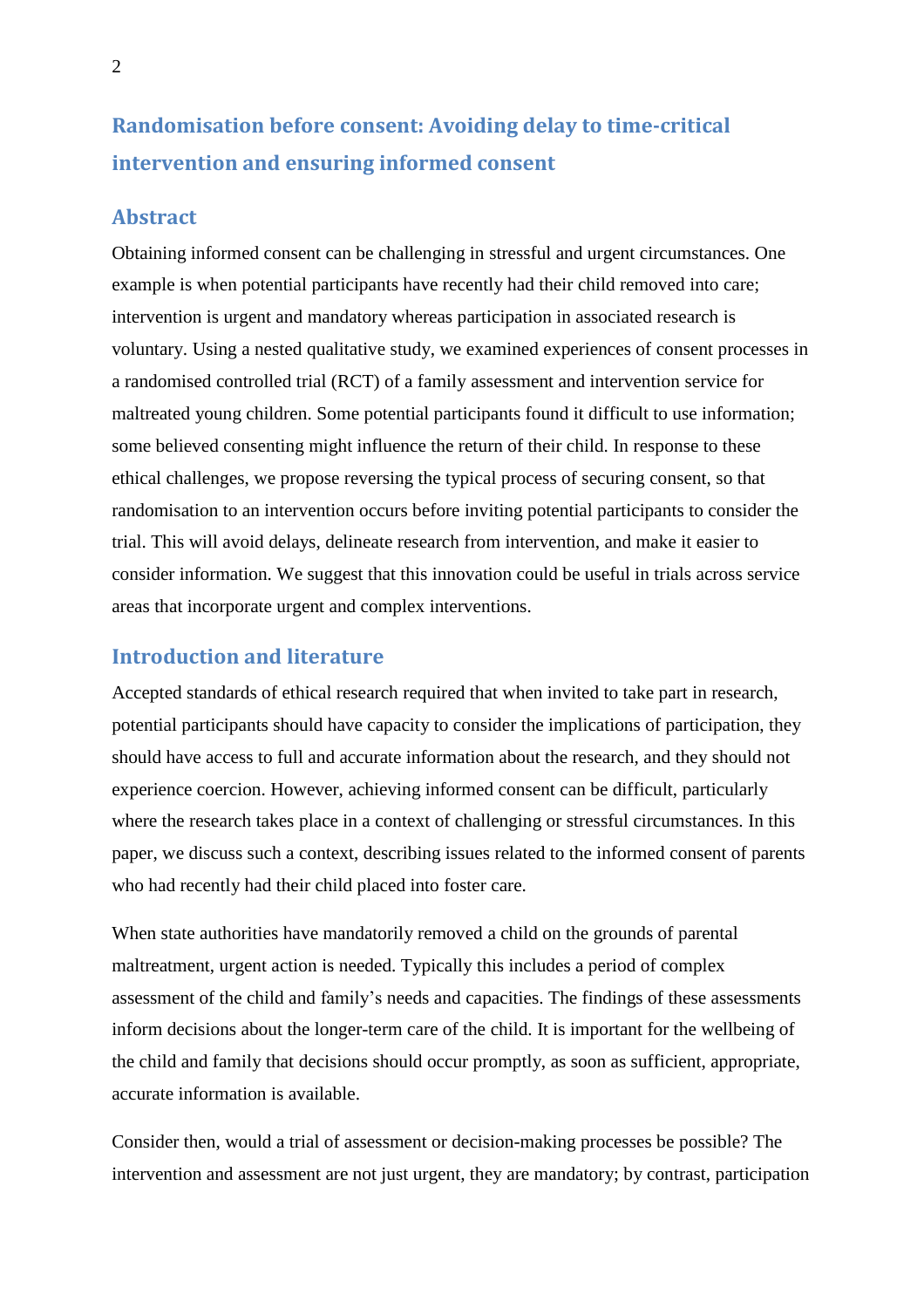in any trial would have to be voluntary, and would require careful processes to secure informed consent.

In this paper, we describe the findings of a qualitative study that was nested within a randomised controlled trial (RCT) comparing two early assessment interventions for babies and young children recently removed from their families to foster care. Each of these interventions aimed to support children and families whilst gathering robust information to enable appropriate decision-making.

We explored parents and recruiters' experiences of the consent process and found that even with support, some parents found it hard to use the information given. Furthermore, in a context where their family was subject to compulsory intervention, some did not understand, or believe, that involvement in the trial was voluntary, instead believing that by providing consent they could influence decisions made about their child. In the trial, randomisation to a service, and hence the start of assessments or intervention, occurred after consent processes. However, we also found that recruitment to the trial was sometimes difficult and time consuming and resulted in delays for the child and family.

The challenges identified in the study prompted us to reconsider trial protocols. We propose reversing the typical process of securing consent, so that randomisation to an intervention occurs before inviting participants to consider participation in the trial. This will avoid delays and allow potential participants to consider participation when they are able to use information and understand that their decisions about participation will not influence decisions about their child's future. Before describing the trial and the nested study, we address literature related to securing informed consent to trial participation and literature concerning the context of intervention for families in this study. We then present the findings of the qualitative study and move on to discuss the alternate trial protocol that we feel is ethically preferable. We suggest that this innovation could be useful in trials across a range of service areas that incorporate urgent and complex interventions.

#### **Literature regarding informed consent and the context of the trial**

Research involving human participants across a number of social, sociological, psychological and medical spheres is regulated by institutional and organisational research ethics boards, professional codes, and, in some jurisdictions, by legislation (BPS, 2014; BSA, 2002; SRA, 2003; Tu et al., 2004). Underpinning this regulation are principles and values established in the World Medical Association Declaration of Helsinki (WMA, 2013) and the earlier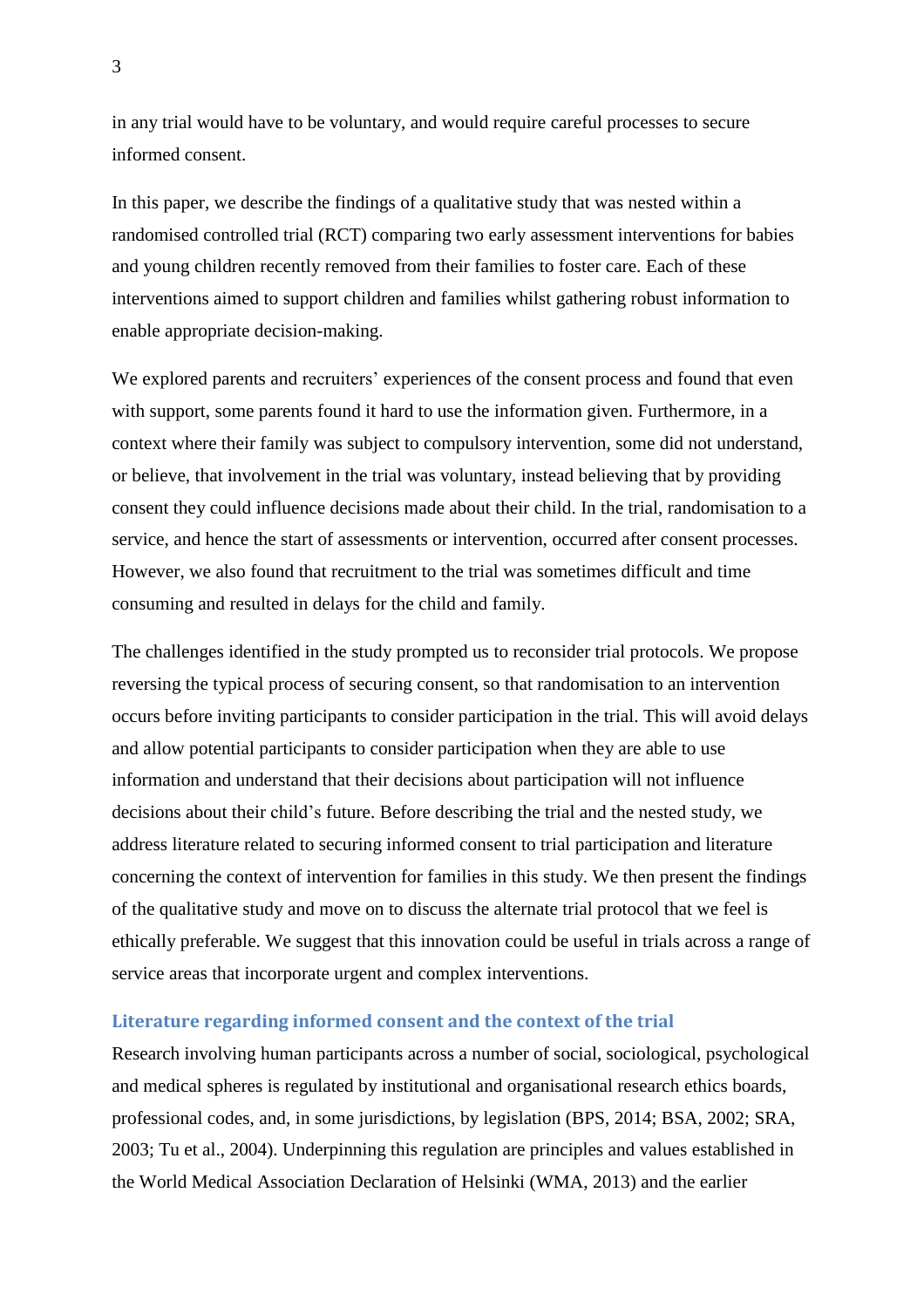Nuremberg Code (1947). Whilst these were originally developed as guidelines to govern medical research, they have now been incorporated into codes and regulations employed by various organisations conducting research with human subjects.

A core principle is that individuals should be free to make their own decisions according to their own judgements about whether to participate in research, this underpins the need to secure informed consent (Corrigan, 2003; O'Neill, 2003). It has been suggested that dominant technical-rational and bioethical frameworks can view the informed consent process in a simplistic way devoid of social context or recognition of individuals' differing values, beliefs, and ways of thinking (Corrigan, 2003). However, research is inherently complex and ethical principles cannot guide action in a deterministic way; each ethical judgement is uniquely situated and, in any set of circumstances, different principles may seem to indicate different courses of action. (Hammersley, 2014).

Much of the literature focused on informed consent is derived from trials of healthcare interventions; less is known about informed consent in social research, particularly in respect of vulnerable groups such as children (Alderson & Morrow, 2004; Parsons, Abbott, McKnight, & Davies, 2015; Wiles, Crow, Charles, & Heath, 2007) or with particular methodologies (Renold, Holland, Ross, & Hillman, 2008).

Informed consent is predicated on; the capacity of the decision maker, provision of all necessary information presented in a way that is sensitive to their needs, and an absence of coercion or deception (O'Neill, 2003). In the context of research, this places a responsibility on investigators to provide potential participants full and accurate information and to ensure that their study processes promote individual participants' understanding and ability to choose freely (Behrendt, Gölz, Roesler, Bertz, & Wünsch, 2011). Researchers must take extra care when potential participants are subjected to compulsion in other aspects of their lives (Edens, Epstein, Stiles, & Poythress, 2011; Wolbransky, Goldstein, Giallella, & Heilbrun, 2013).

Researchers also need to ensure that the data they collect are of high quality, their findings are valid and that they deploy scarce resources effectively, to do this, they need to ensure sufficient recruitment to their trials (Crow, Wiles, Heath, & Charles, 2006). This can create a tension between ensuring that consent is informed and voluntary whilst promoting maximum participation (Wade, Donovan, Athene Lane, Neal, & Hamdy, 2009). However, participation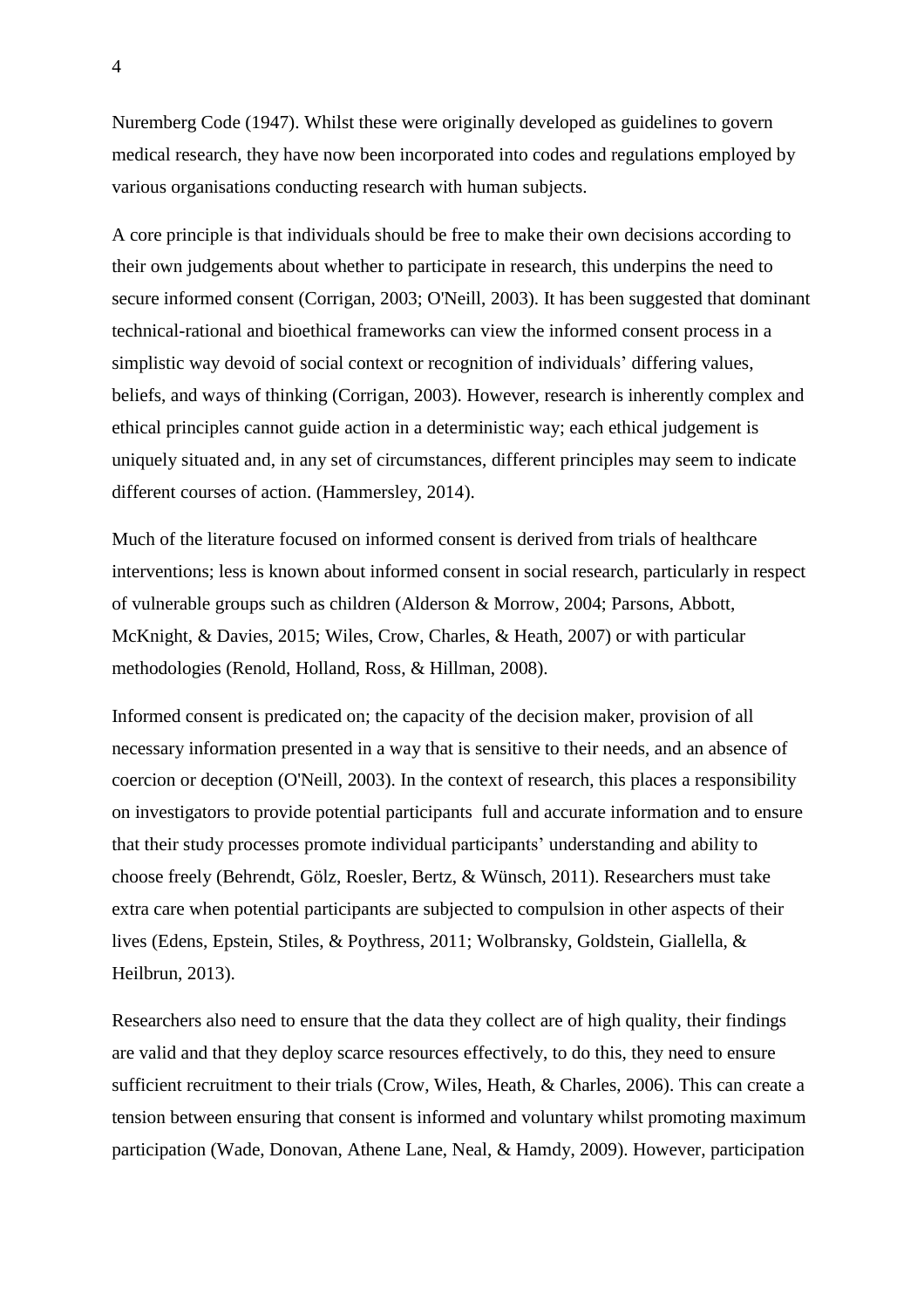rates can be higher when consent processes succeed in providing good quality information and support (Flory & Emanuel, 2004).

Obtaining consent that is fully informed and voluntary can be resource-intensive and, in some cases, problematic (Behrendt et al., 2011). There can also be various circumstances where seeking consent is impractical or impossible, such as in the delivery of emergency medical intervention (Appelbaum, Roth, & Lidz, 1982; Edwards et al., 2002; Mason & Allmark, 2000), or in the case of using stored data or materials after participants have left an institution (Tu et al., 2004). Equally, it has been suggested that in some circumstances the act of seeking consent risks harm, for example by creating misconceptions, raising unmet expectations or producing further anxiety in already stressful situations (Allmark, 1999; Carpenter et al., 2000; Joffe, Cook, Cleary, Clark, & Weeks, 2001).

Many studies have found that participants do not fully understand the information they receive during consent processes, particularly information about the details of the study (Behrendt et al., 2011; Flory & Emanuel, 2004). Researchers have tried a number of methods to improve potential participants' understanding of information, including the use of enhanced written information, multi-media information, and detailed discussions and questioning (Flory & Emanuel, 2004; Joffe et al., 2001; Nishimura et al., 2013). In their review of studies of interventions to improve understanding during consent processes, Flory and Emanuel (2004) found the most promising results were obtained by the provision of extended discussions in a one-to-one setting.

There is evidence to suggest that as well as the content of information, the structures, settings and manner in which information is given and participation invited all impact on potential participants' understanding and willingness to raise queries or concerns (Fisher, 2013; Flory & Emanuel, 2004; Wade et al., 2009).

Equally the timing of information is also important; for example, parents of babies with perinatal asphyxia who were asked to consent to an RCT of an innovative intervention were found to be more able to understand information at various follow-up points (Allmark & Mason, 2006). Similarly, a wider study of parents of new born babies being recruited to a range of trials, found their competence was lowest in emergency situations (Mason & Allmark, 2000).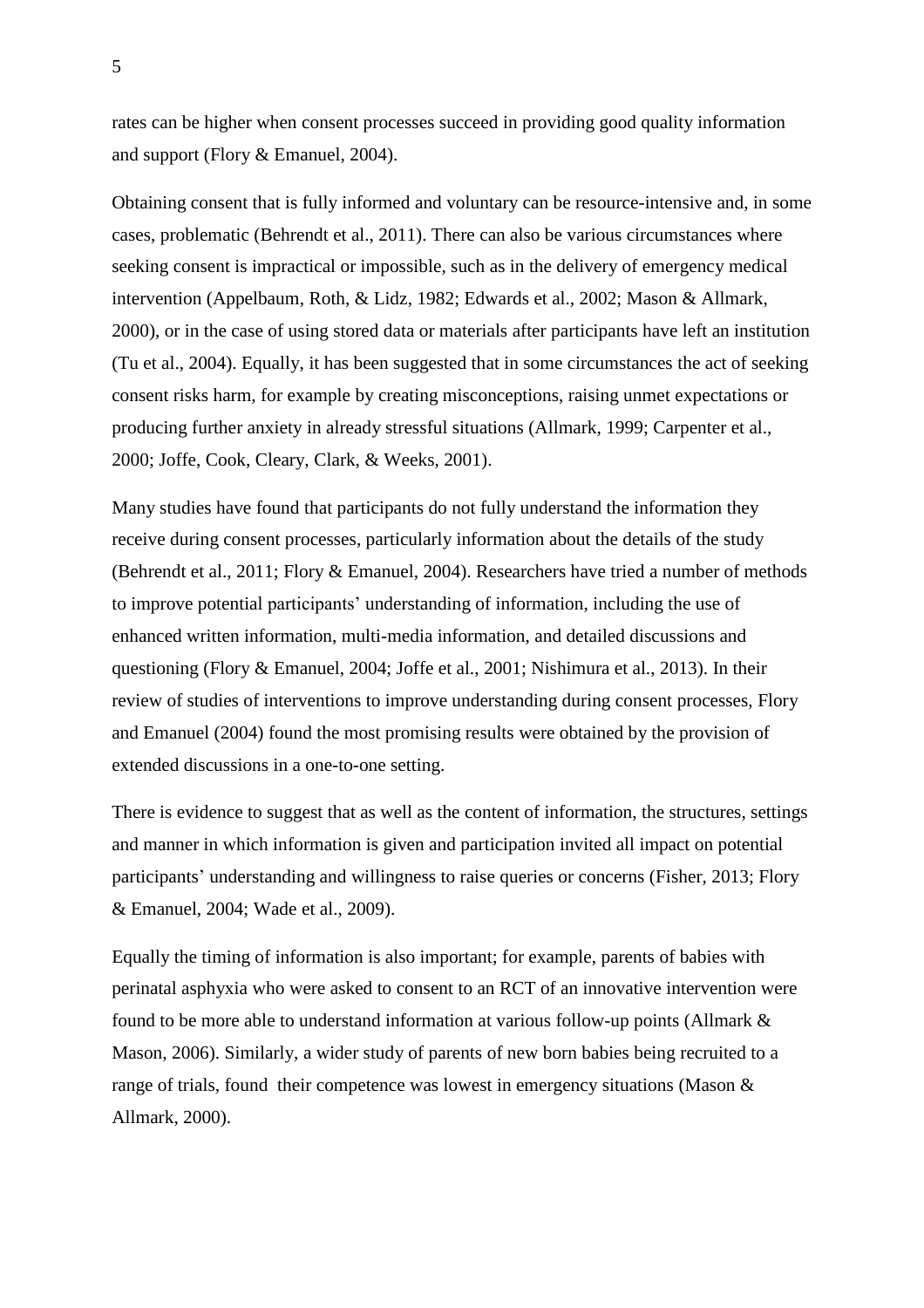Smyth, Jacoby, and Elbourne (2012) explored views of participants in a RCT of a drug for the life-threatening condition pre-eclampsia. They identified issues related to the timing of information and consent, the quality of consent materials and professional influences on participation. They suggest that despite the researchers' best efforts, some participants had not fully comprehended what was being asked of them at the time of giving consent, due to the stressful circumstances in which they were informed about the study (Smyth et al., 2012)

Individual and demographic characteristics of potential participants are important, in particular, levels of education may affect ability to use information (Flory & Emanuel, 2004; Joffe et al., 2001). However, there is also evidence that consent processes can be adapted to meet the needs of vulnerable groups and individuals (Carpenter et al., 2000; David, Edwards, & Alldred, 2001). As well as responding to individual need, some authors suggest that participants' autonomy could be promoted by enabling them to indicate what type of information and what level of detail they wish to receive (O'Neill, 2003).

Other potentially helpful approaches where there is doubt about whether participants were able to understand or use the information that was provided at the start of the trial include the idea of continuous or contingent consent, where study information and consent is revisited throughout the research and intervention (Allmark & Mason, 2006; Renold et al., 2008). Equally, researchers can enable participants to rescind consent and opt out of a study at a later time (O'Neill, 2003; Renold et al., 2008).

Having reviewed literature related to informed consent, we now briefly address literature that provides important context for our trial.

The state removes children from the care of their birth families when there are concerns about significant harm caused by maltreatment (abuse or neglect) and a risk of further maltreatment that cannot be resolved without their removal. In Scotland<sup>6</sup>, as in the rest of UK, young children are typically placed into foster care pending assessments and formal decisions about their future living arrangements. Potentially this may result in the permanent removal of the child from the care of their parents. Many families experience an extended period of separation and uncertainty during this process as time elapses without decisions being made (Sinclair, Baker, Lee, & Gibbs, 2007; Thoburn & Courtney, 2011). Care systems in the UK

 $\overline{a}$ 

 $6$  Legal systems related to childcare differ in different parts of the UK; the initial phase of this trial took place under Scottish law.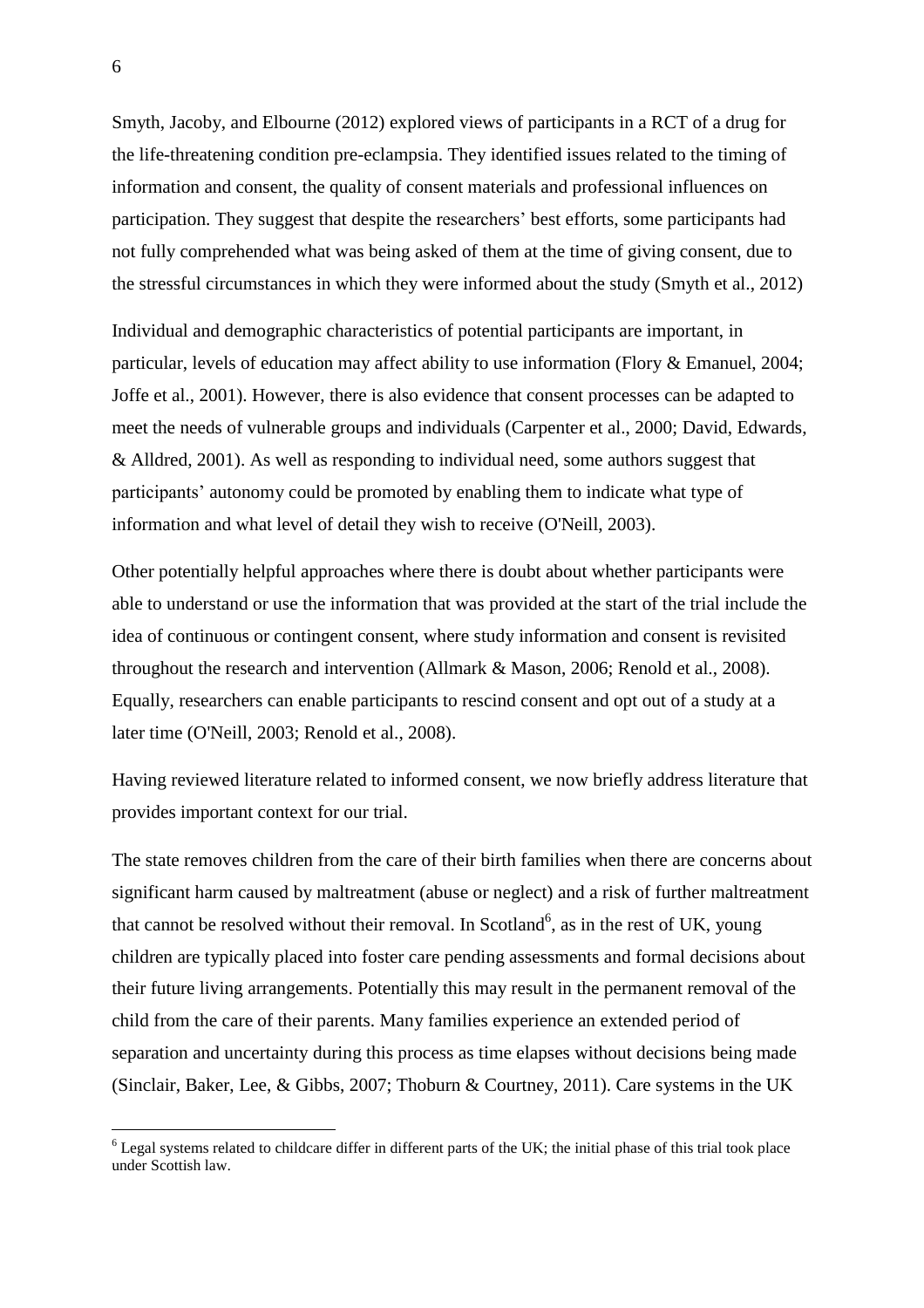are characterised by instability; many children experience placement moves whilst separated from their parents or are sent home to come back into care later (Farmer, 2014; Minnis, Bryce, Phin, & Wilson, 2010; Munro & Hardy, 2006).

Rapidly and definitively securing a nurturing and stable home, either with the child's birth family or in an alternative placement helps to reduce the impact of earlier abuse or neglect (Carnochan, Moore, & Austin, 2013; Dozier, Peloso, Lewis, Laurenceau, & Levine, 2008; Lieberman, Van Horn, & Ippen, 2005; Potter & Klein-Rothschild, 2002; Schofield, Thoburn, Howell, & Dickens, 2007; Thoburn & Courtney, 2011; Zeanah et al., 2001). Conversely, instability and delay in finding a permanent place is detrimental to children's development and wellbeing (Zeanah, Gunnar, McCall, Kreppner, & Fox, 2011).

Child protection is an under-researched area; there is both a lack of evidence about the ethics of research and a lack of robust knowledge to underpin intervention (Douglas & Serino, 2013; Stevens, Liabo, & Roberts, 2007; Williams & Sherr, 2013). In a review of literature related to social care practitioners' priorities, Stevens et al. (2007) found the most frequently cited gaps in evidence involved the effectiveness of interventions for child protection, parenting and family support. However, definitive research in these areas has proved difficult because of the inherent contextual complexities (Dombo & Bass, 2014; Zeira et al., 2008), and individual-level issues such as the relationship between the worker and client (Graybeal, 2007). To transcend the impact of these factors, and assess the efficacy of complex interventions, greater use of RCTs has been advocated (Roberts, Petticrew, Liabo, & Macintyre, 2012). However, RCTs of complex interventions in child protection and related fields remain rare (see for example Newman & Roberts, 1997; Soydan, 2008; Webber, 2014). There are a number of ethical challenges for researchers conducting RCTs in complex circumstances, not least the issue of securing informed consent from sufficient numbers of participants.

#### **The trial**

The evidence base for family assessment and early intervention for children removed from their families is weak and practice varies (Broadhurst et al., 2010; Horwath, 2005; Regehr, Bogo, Shlonsky, & LeBlanc, 2010). One programme from New Orleans for maltreated infants (Zeanah et al., 2001) aims to intervene with the birth family to enable the child to return home, and where this is not possible, to recommend a secure and nurturing home through adoption. It involves detailed family assessment followed by a period of intervention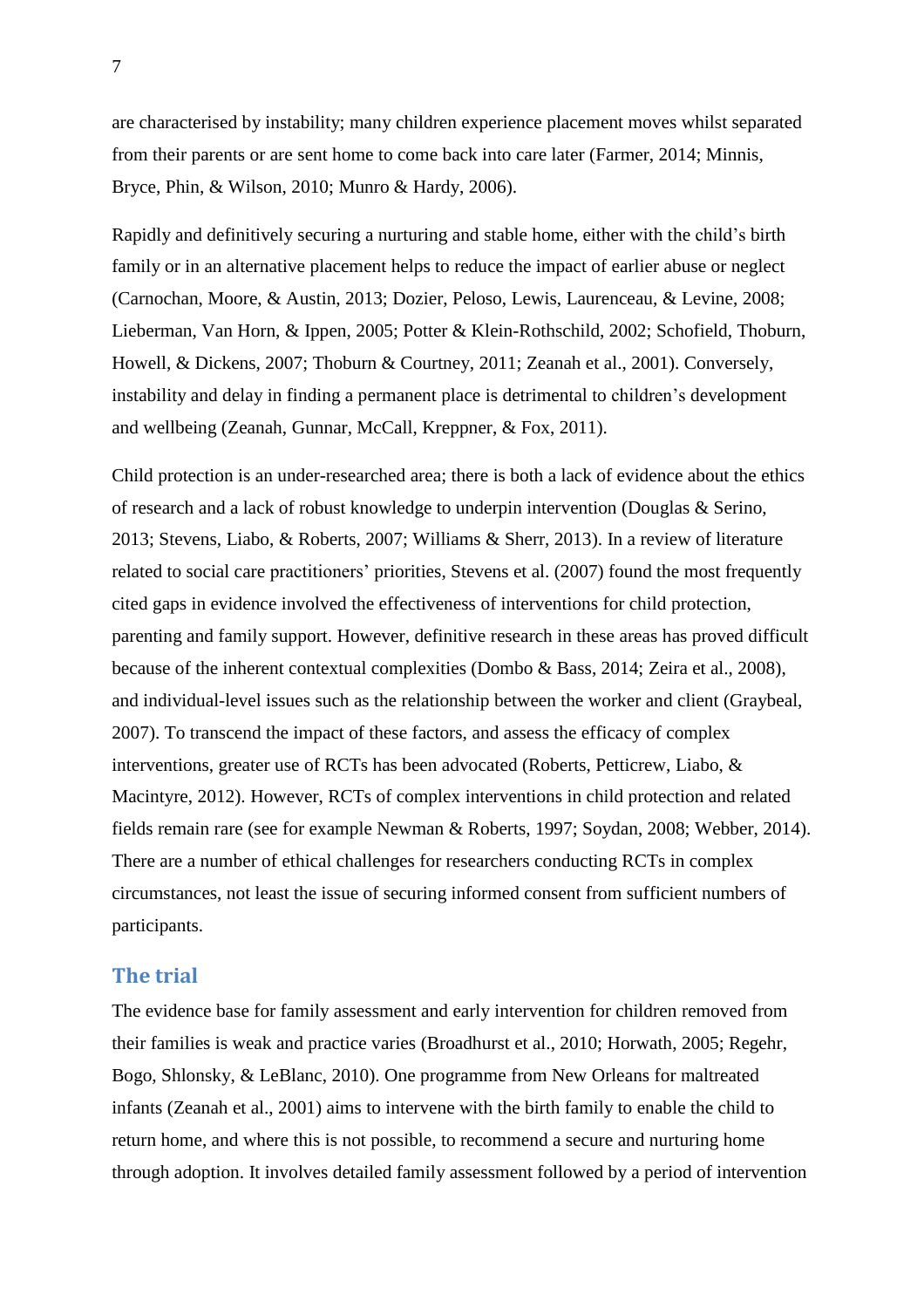delivered by a multi-agency team including psychologists and social workers. To test the applicability of this type of intervention in the UK context, a feasibility randomised controlled trial (BeST?<sup>7</sup>) was set up to compare the New Orleans model, run by the Glasgow Infant and Family Team (GIFT) with an enhanced 'services as usual' model in Glasgow provided by the Family Assessment and Contact Service (FACS) (Pritchett et al., 2013). Importantly, there was not enough of either service to meet all needs in Glasgow, and there was equipoise in that we did not know or suspect either service to be superior to the other. The West of Scotland Research Ethics Committee and the NHS Greater Glasgow and Clyde Research and Development office approved the trial.

#### **The trial recruitment process**

In this trial, as in most RCTs, consent to participate was sought prior to random allocation to a service. Social workers for all families in Glasgow with a child aged 6 to 60 months beginning a period of foster care due to suspected maltreatment asked parents for their permission for the study's recruitment officer to contact them to discuss potential participation in the trial. To facilitate appropriate and sensitive consent processes, study recruiters were qualified social workers experienced in child protection work; however, the University of Glasgow employed them as study recruiters, not in a social work role.

On receiving permission, recruiters made contact with the parent(s) to arrange a meeting, usually at the family home or a convenient service location. Recruiters provided information in various formats including written leaflets, digital video discs (DVD) and one-to-one discussions, in person and over the telephone. Where necessary, recruiters made repeat visits or calls; typically, one or two visits were sufficient, the maximum number of contacts required was four.

The families of consenting parents were randomly allocated to one arm of the study and nonconsenting families were routed to FACS as 'services as usual', see Figure 1.

#### **<Fig 1 about here>**

 $\overline{a}$ 

Between December 2011 and February 2014, social workers referred 177 children to the trial, of these, 45 were ineligible (e.g. child was outside the 6-60 month age range or the episode of care was not associated with maltreatment. Of the remaining 132 eligible children, 99 were

<sup>&</sup>lt;sup>7</sup> BeST<sup>?</sup> Services Trial: See <http://www.clinicaltrials.gov/ct2/show/NCT01485510?term=gift&rank=12>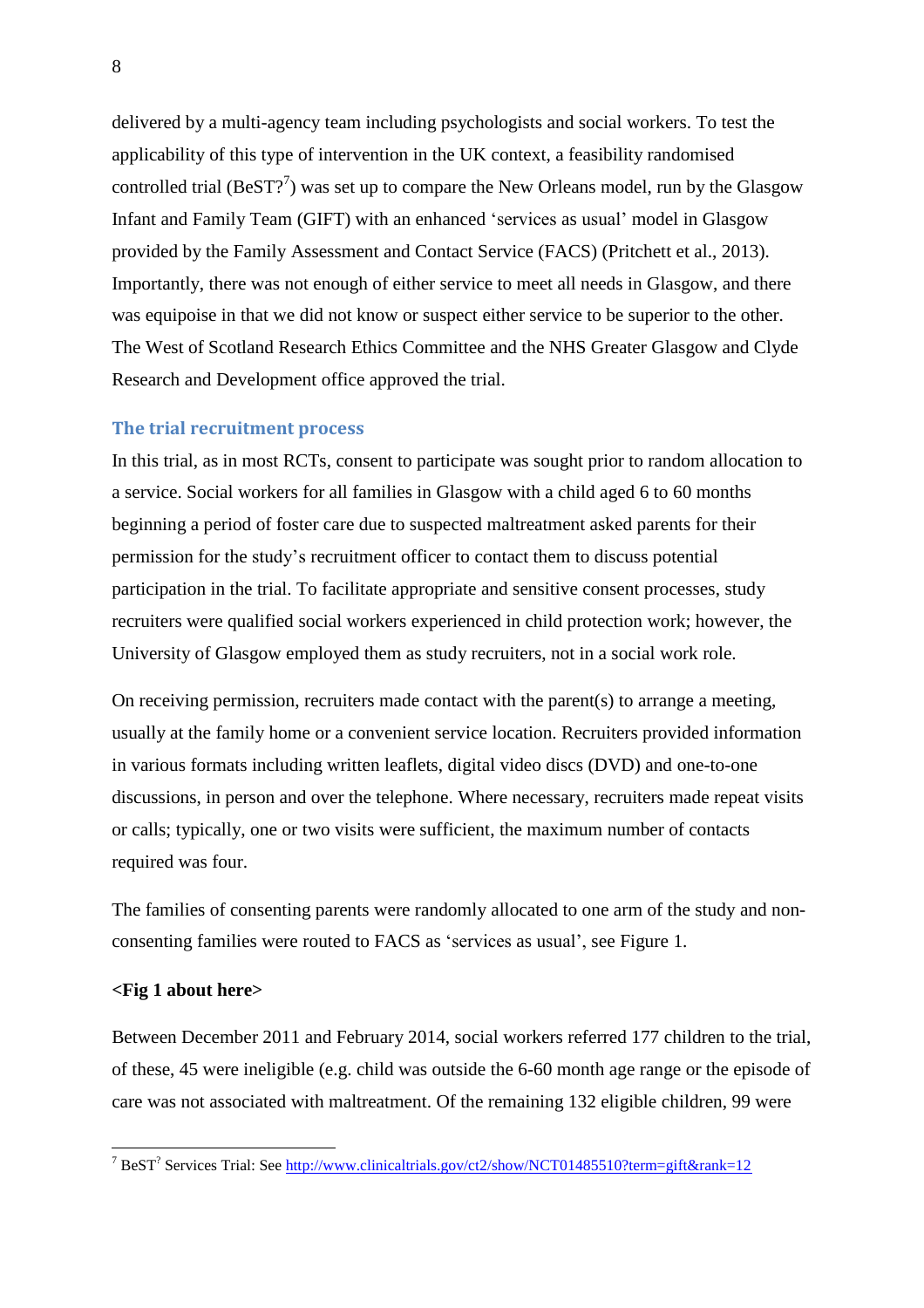consented to be part of the trial (75%) and 18 (14%) declined consent. Ten (8%) were 'lost to the study', either because a placement decision was made before participation in the trial was discussed, or because it proved impossible to discuss consent with the family within 12 weeks of the child entering care. At the time of reporting, five (4%) were undergoing recruitment processes. Initially we were concerned at the high consent rate for the trial; particularly given this group might belong to a population that researchers typically find hard to recruit. In the next section, we describe the methods we adopted to determine people's reasons for entering the trial.

## **The nested qualitative study**

We adopted a nested qualitative study to examine the experiences of various individuals in relation to their involvement with the trial. Two researchers who were independent of the recruitment process conducted semi-structured interviews with a convenience sample of seven families who had consented to be part of the trial and with two recruiters involved in consenting families in the study. The aim of these interviews was to explore the parents' experiences of and reflections on the recruitment process. We are not able to say whether these parents were representative of all those involved in the trial, however, this sample included single parents, couples, and a parent accompanied by a member of their wider family. The interviews took place a few weeks after the parent(s) had consented to be part of the trial; for some, this was at a point when the relevant service was beginning to contact them or initiate intervention. Most interviews took place face-to-face in parents' homes; however, one participant preferred a telephone interview. Interviews typically took between 30 and 90 minutes. In addition, a researcher conducted semi-structured interviews with the two recruiters for the trial; these took up to 90 minutes.

With permission, all interviews were audio recorded and transcribed in full. The transcripts were imported into NVivo to facilitate a process of thematic analysis (Braun & Clarke, 2006). Initial themes were discussed and refined by three researchers and the resulting themes were used to construct a number of framework matrices against which all the data were further coded (Ritchie & Spencer, 1994). We present our findings illustrated by quotations attributed to the generic terms 'Father', 'Mother' or 'Recruiter'.

## **Study limitations**

An important limitation of this study was the fact that the qualitative element described here was an intrinsic part of the overall trial; we were unable to interview families if they had not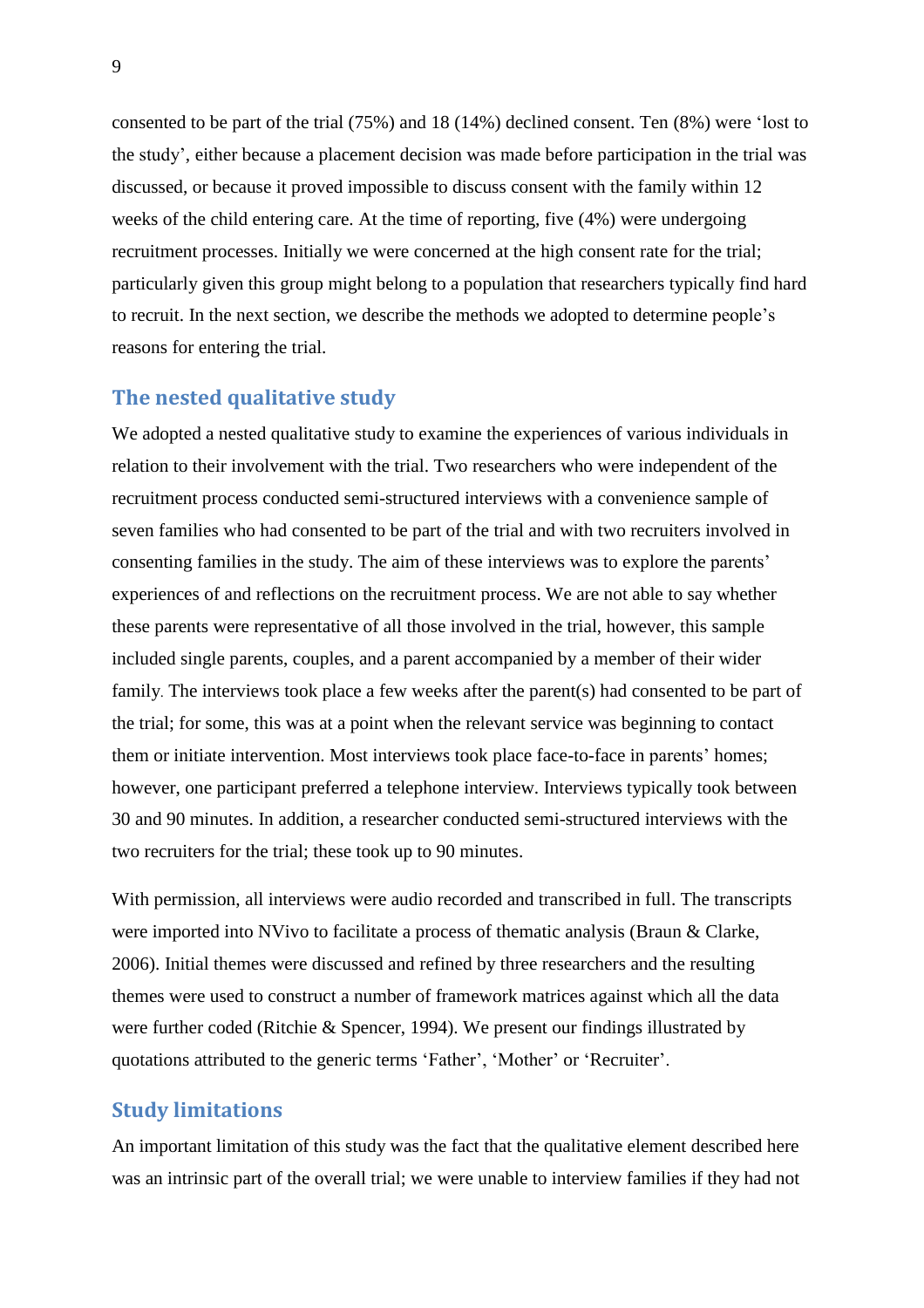consented to be part of the trial itself. Our analyses were therefore based on the perspectives of families who consented to take part in the trial; it is possible that families who did not consent (i.e. 14%), may have provided different perspectives and insights. A further limitation might be that the sample size was relatively small (seven families); however, different types of family were included, the data collected were highly detailed, and themes were consistently evident across the entire data set. We were also able to triangulate our findings by recourse to the views of the recruiters as well as parents; this provided some breadth as well as depth.

## **Findings**

In this section, we first address parents' capacity at the time of the consent process followed by their experiences of the consent process and the extent to which they were able to understand the information provided. Finally, we look at various factors that influenced their decisions.

## **The impact of having a child removed**

The removal of their child placed parents under a great deal of stress. In addition to the problems and circumstances that had brought them to this point, families were now dealing with the pain of separation and the fear that their child would not be returned. In addition, parents faced a raft of processes that demanded their time and energy, including bureaucratic, legal, and logistical issues as parents tried to have their child returned to them and manage visits or other contacts with their child. All parents characterised their situation as difficult, out of their control, confused and emotionally challenging:

Every day for [Child] to be out of the house is an agony for us, every day is an agony *for us, [Mother's name] has had a lot, you know, a lot of things have happened and she has had a lot of difficulties because of this, and so have I. [Child] is the most important thing in either of our lives...*

#### *(Father)*

All the families felt the decision to remove their child was wrong; some because they felt the social worker was biased or even malicious and that they were being falsely charged. Parents felt desperate to secure the return of their child and this often preoccupied their thoughts, dominating other aspects of their life:

*My mind's been on other things just trying to get the weans [children] back and things like that, so I think it [consent process] has just been too much to take on board just now really.*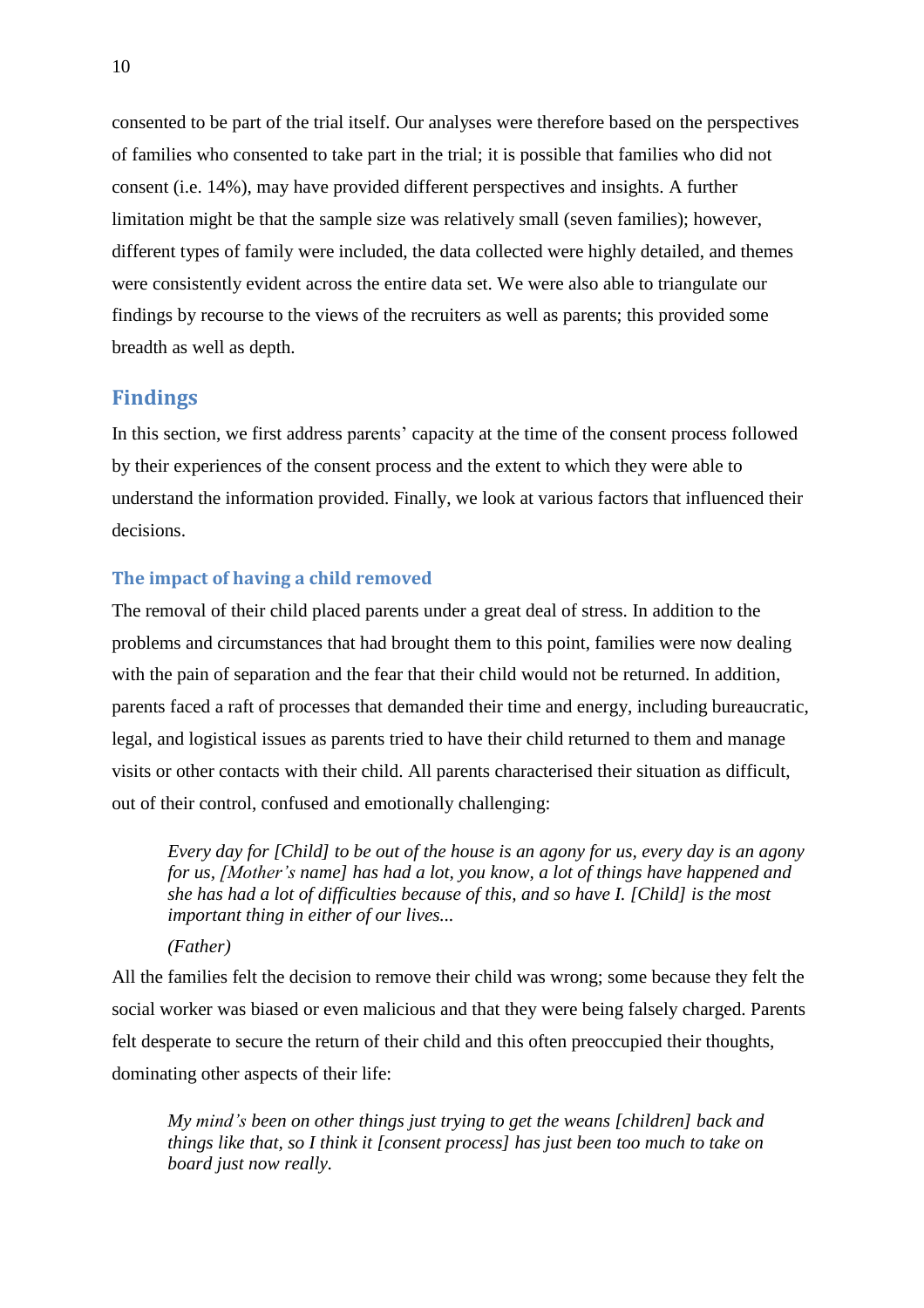#### *(Mother)*

The trial recruiters were acutely aware of the pressures that parents faced and reported making strenuous efforts to ensure that the recruitment processes met parents' needs:

*... something I really pick up that families are not listening and I find it actually quite difficult to keep going in the face of these people just... they are stressed, sometimes they are angry and those are the ones I like to go back to.*

*(Recruiter)*

## **Experiences of the consent process**

The trial was designed to ensure consent was fully informed; the protocols enabled recruiters to spend time with families, and, where necessary, provide repeat visits and further opportunities to discuss concerns or queries. Parents welcomed this, and saw the recruiters as approachable and informative. Tactics such as providing information in a variety of different formats had some success:

I was sort of trying to read about it, but it only told you it was like tossing a coin and stuff and I was like, right well what way do I go, so we put the DVD in and it sort of *explained a bit more and it showed you a mother with a child, so it sort of showed you rather than reading.*

*(Mother)*

However, despite these efforts, some parents reported finding the information, or elements of it, difficult to understand. For example, some did not understand or accept the concept that the services were equally likely to be beneficial, feeling that a service worthy of being trialled in this way would necessarily be superior. Similarly, some found it difficult to understand that the trial was independent of the services and the systems that had removed their child or that the researchers had no influence on the outcome for their child. Some parents also struggled to understand how randomisation would work in this context or grasp that even if they opted out of the study, they would still receive an intervention:

*There is going to be an assessment anyway, which I didn't know about until yesterday right, but if there is going to be this assessment, then why not take part in the study as well...*

*(Mother)*

## **How informed was the consent?**

The interviews for the qualitative study took place some weeks after parents had consented to the trial. It was clear that some parents had not fully understood the information provided at the outset and some parents took this opportunity to ask further questions about the trial. On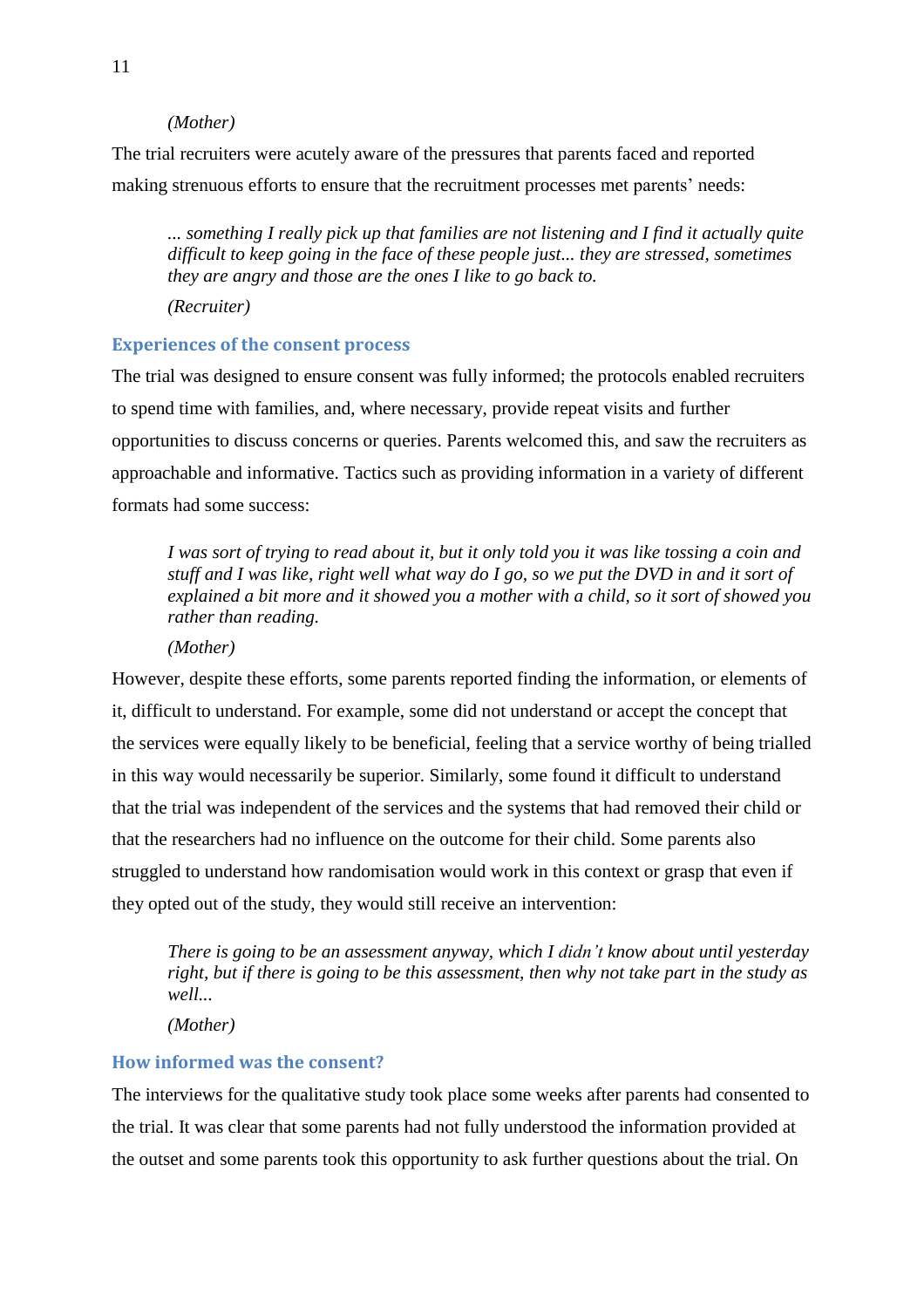listening to further explanations, these parents reported better understanding, and importantly none wished to withdraw from the trial.

Parents sometimes attributed their lack of retention or understanding of information to a number of individual barriers such as learning and literacy difficulties, the stress of losing a child or the number and range of services that were involved in their lives;

*On a Tuesday we have six different organisations that come out…one is leaving and the other one is pressing the buzzer, and it is like, two minutes peace. (Mother)*

Some also cited the influence of other difficulties including poor mental health, substance use, family problems, and lack of current information or worry about their child. Some parents suggested that various factors came together to make it difficult to attend fully to the information:

*… until such time as we find out… at least find out what's happening with [child], never mind getting returned, it is difficult for us to give things the attention that they maybe should get.*

*(Father)*

#### **Reasons for participation**

Their strong desire to secure the rapid return of their child meant that some parents chose not to scrutinise the trial information, ask for more information, or seek further clarification for fear of introducing a further delay:

| It is just, it is all confusing, wouldn't say confusing, just want to get<br>Mother:<br>progress made.                |  |
|-----------------------------------------------------------------------------------------------------------------------|--|
| Father:<br>It is confusing and all, because we really don't know what it is.                                          |  |
| Mother:<br>I thought BeST was the actual company [service], I didn't know it was<br>two companies [services].         |  |
| Father:<br>We would rather not admit that we don't know anything about it and<br>just go along with it, than admit it |  |
| Mother:<br>And get pure stuck and confused half way into it.                                                          |  |
| Father:<br>And start back at the start.                                                                               |  |

The recruiters were aware of this issue and reported that they often advised parents to take more time and reflect on the process:

... this man said 'oh no, no, I will sign now, I'll sign now' and I said 'look I really *would prefer that you would just think about this, you have got the DVD now, you can*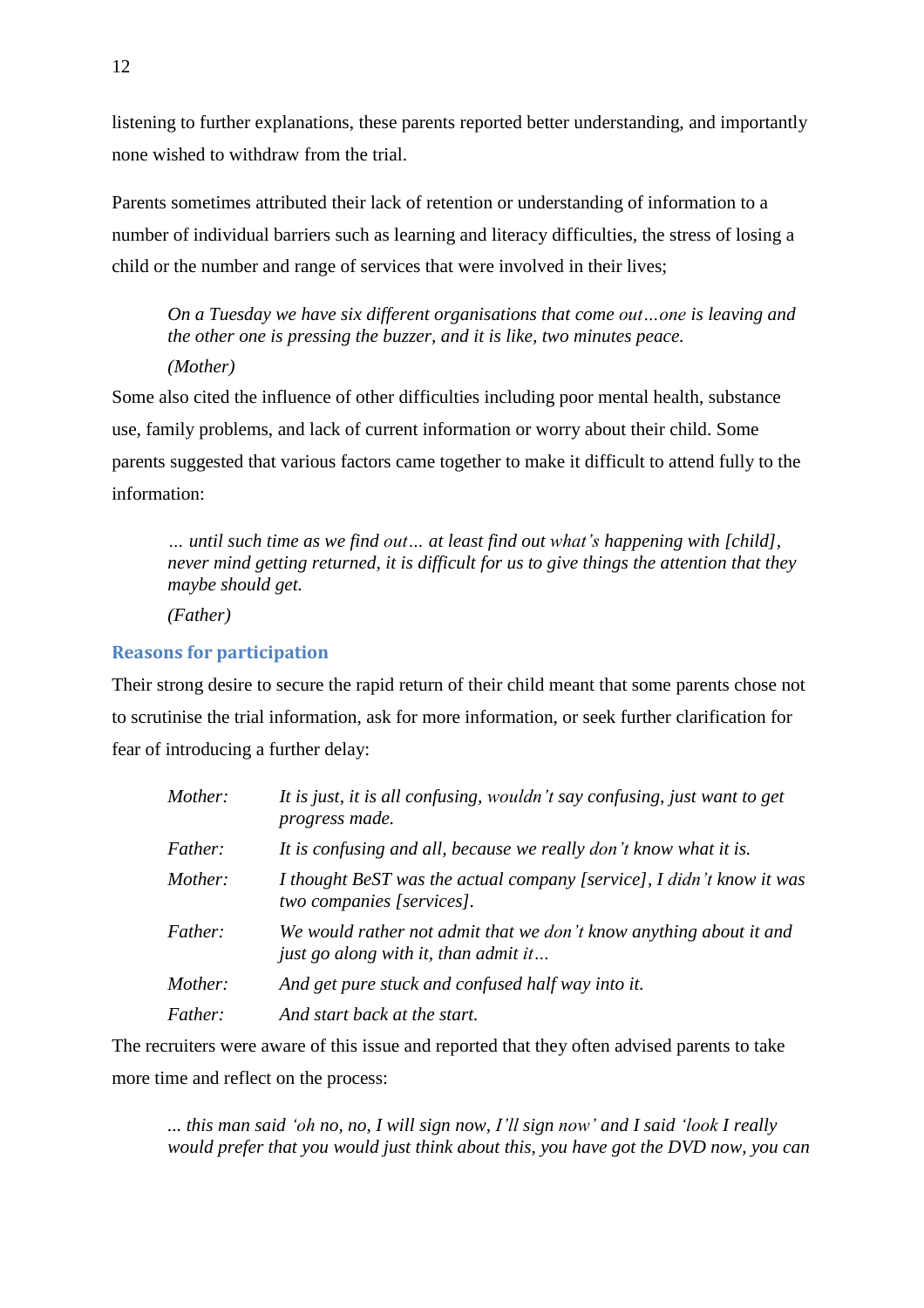*talk to your family, you know, people can ask you questions'. But he said 'no, no I want to do it now'*

*(Recruiter)*

When asked why they had consented to take part in the trial a few parents also cited altruistic reasons for taking part such as suggesting that the trial may potentially help other families. Others seemed more concerned with their own situation. Several parents suggested they took part because it was a potential opportunity to receive the new, and in their eyes, better service. Others agreed to take part because they felt they might gain more information about their child:

*Well [social worker] said to me 'would I take part in it, it explains everything about how my wean [child] has been alright?'. And I said 'yes' so I know my wean is fine. (Mother)*

These parents often referred to their contacts with social workers and were keen to portray themselves as someone willing to make the necessary changes to secure their child's return:

*... and we've even said that to the social work, that we are willing to do anything as* long as I get the wean [child] back. We don't care what they make us do, we will do it *anyway, just so we get to have him back. So, whatever they want.*

*(Mother)*

Some parents reported that friends, family and others had advised them to be compliant and refrain from challenging social workers:

*It comes directly from every advisor that we have got, both sets of solicitors [and] the children's reporter have said to us that regardless […] of what you prove in court […] or anything at all like that, the social work department have a very strong influence on any decision made by anyone, and the best way to deal with them is to do as you are to, literally do as you are told.*

*(Father)*

Despite assurances from recruiters that opting in or out of the trial would not influence the speed or likelihood of their child's return, some parents believed they could use the consent process as a further opportunity to demonstrate their compliance and hence help to secure their child's return:

*Interviewer: What made you decide to take part in it? Mother: Basically to show [social worker] that I am willing; doing everything to get him back.*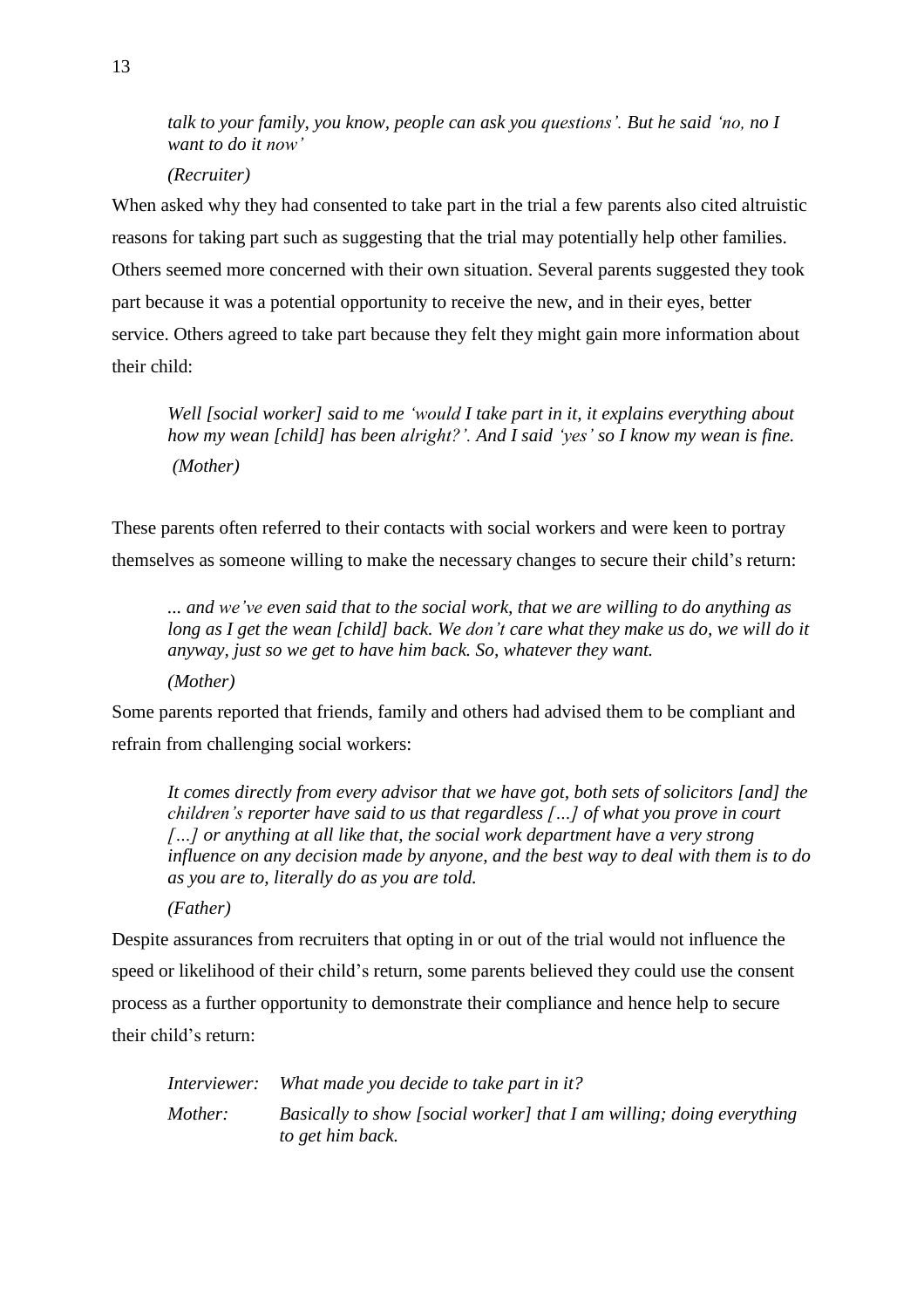## **Discussion**

Trial-related delays in the child receiving a service or to decisions about the child's permanent placement are unacceptable as they potentially harm the child. In addition, delays may prevent researchers from conducting similar trials in jurisdictions that prescribe timeframes for decision-making. The consent process for this trial was unusual in that parents were asked to give consent on behalf of children who were removed from their care. Our data point to a number of challenges faced by recruiters and families who often had chaotic lives. It frequently took several weeks to complete the informed consent process. This was a particular concern since randomisation to a service did not happen until this process was complete, hence, this aspect of the study contributed to delays in the initiation of intervention and assessment, and ultimately to decision-making about the child's future that impact on the child's wellbeing.

Participant understanding of information is often poor, and despite best efforts incorporating a number of measures to enhance understanding (Flory & Emanuel, 2004). Other research has shown that a range of factors may impact on capacity to give informed consent, including immaturity, illness, learning difficulties, medication, intoxication and stress (Carpenter et al., 2000; David et al., 2001; Edwards et al., 2002; Flewitt, 2005; Reid, Ryan, & Enderby, 2001). Some parents in this study seemed to have had reduced capacity to make decisions about trial consents. It seems their emotions are raw and stresses are high as they are grappling with various bureaucratic, legal, and logistical processes related to their child's removal and their feelings of control are low. However, there was also some indication that at the time of follow-up interviews they were more able to understand issues related to the trial. Asking parents to consider consent at a time when they are distressed may itself be unethical (Allmark & Mason, 2006). Whilst many of the stresses faced by these families will undoubtedly continue whilst parents and their child remain apart, it seems that a few weeks after the initial separation, some parents were more able to fully consider participation and make an informed choice. In this respect, these parents may not be unique; other difficult but passing situations where research participants' capacity may be compromised could include periods of illnesses, during legal proceedings, at the start of incarceration, periods of high demand (at home or work), following recent bereavements, etc.

An additional complication of this context was that parents understood they were required to engage with the services performing relevant assessments and interventions and that failure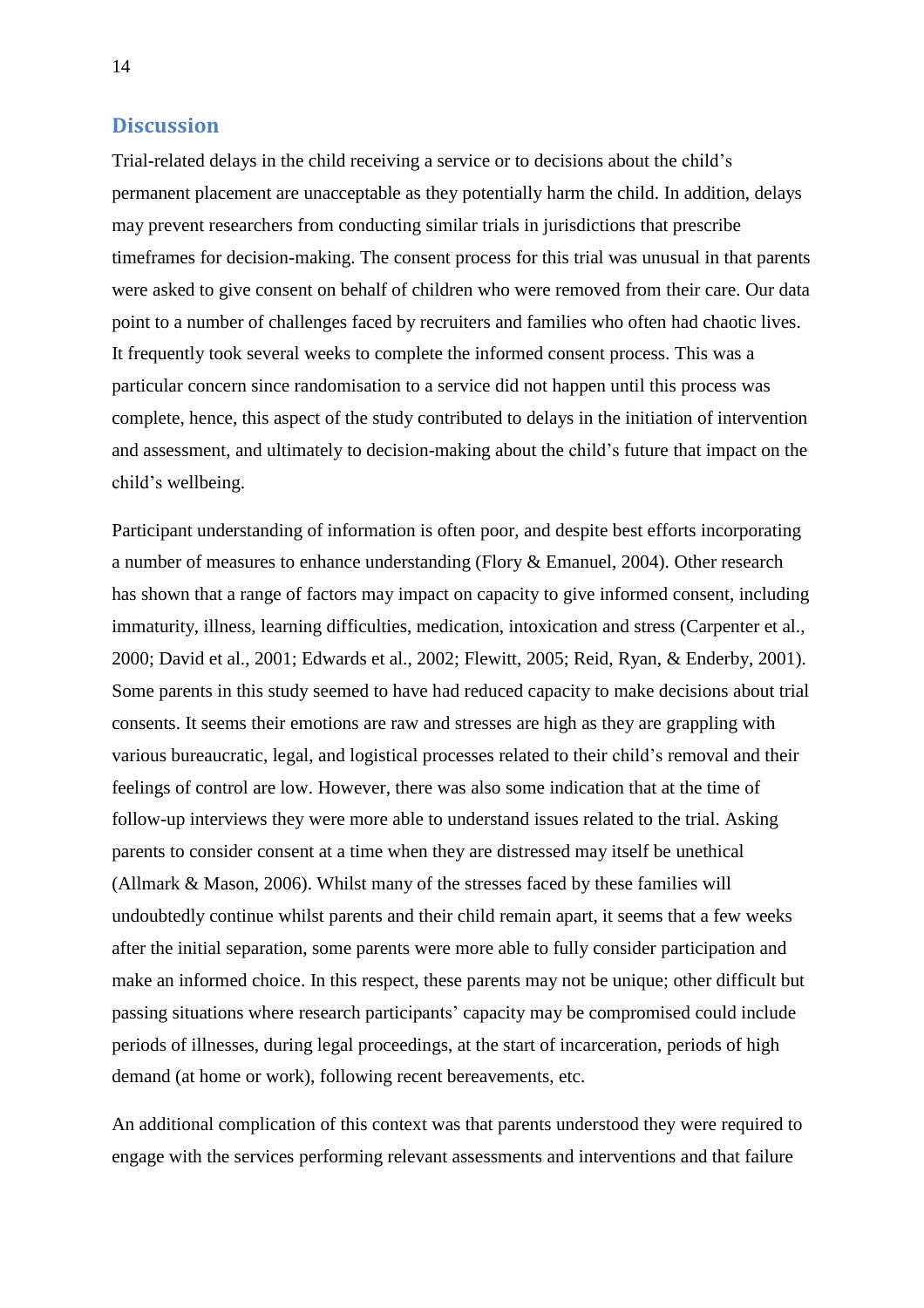to engage would increase the likelihood of the permanent removal of the child. Against this coercive backdrop, recruiters had to inform parents about voluntary participation in a trial. Not all parents in the trial were able to understand the information provided and remained confused about their engagement in an intervention that was effectively compulsory, and their decision to take part in a trial that was voluntary. Also despite assurances otherwise, some parents felt that their decision would affect the likelihood and timing of their child's return home, which is highly important for parents in this situation (Burgess, 2007; O'Neill, 2003). Thus, these findings suggest that parents who were subjected to compulsory measures may have perceived participation in the trial as somewhat coercive, feeling that participation would increase the likelihood that their child would be quickly returned to them.

Wider research highlights other groups who may feel coerced to give consent including offenders and participants in institutions such as care homes, educational or workplace settings where potential participants may feel obliged to consent to participate in order to conform with peers or service provider expectations (Cook & Inglis, 2012; Edens et al., 2011; Goodman et al., 2011; Loyd, 2013). Potential participants, even when they understand study information, may ascribe additional meaning to their participation, or be motivated by a range of drivers not readily apparent to the researcher.

This study identified that at the time of consent, some parents were:

- Stressed and highly emotional,
- Finding it difficult to use or retain information about the study trial,
- Simultaneously subject to other measures of coercion,
- Feeling desperate to secure the speedy return of their child,
- Believing that by portraying an image of compliance, they could influence decisions about their child's future.

Thus, trial processes were contributing to delays in receiving a service and, in some cases, failing to secure fully informed consent. Despite these difficulties, there remains the ethical imperative to conduct trials of services; in this case, the trial aimed to contribute valuable information where there is currently scant evidence about how best to assess and intervene with maltreated children. Furthermore, there was equipoise between the two interventions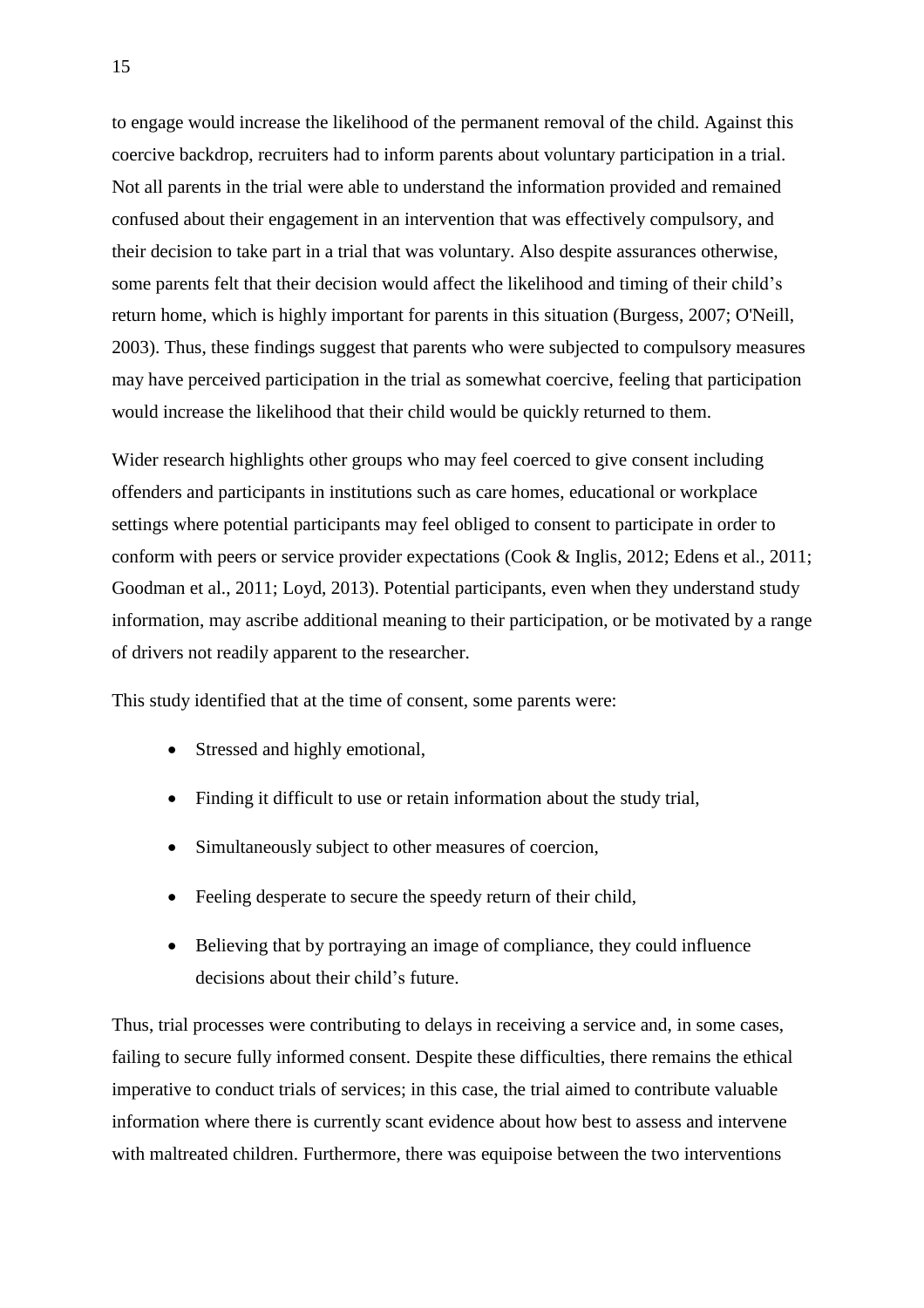and not enough of either to meet needs, such in the absence of knowledge about the relative benefits of the services some form of randomisation was an equitable method to allocate families to one or other intervention.

Some authors have argued that, in certain circumstances, randomisation to an intervention could occur prior to the informed consent of participants. For example, in the Zelen design, developed in the late 1970s, randomisation occurs and then individuals are offered the choice of accepting that intervention or not (Homer, 2002). More recent modifications of the Zelen design have been developed where all participants are enrolled traditionally in an observational study, but only those later randomised to an intervention arm are asked to participate in a further series of research assessments (Campbell, Peters, Grant, Quilty, & Dieppe, 2005). Whilst this approach might be criticised for initially obscuring the full design of the study, researchers may argue that doing so is ethically justified as it avoids other potential problems.

Randomisation before consent has been used in the field of emergency medicine, but is rare elsewhere; for example it has been used in RCTs of interventions for head injury where the patient is unconscious at the time of entry to the study, but requires treatment without delay (CRASH, 2002). Researchers could justify such an approach in terms of,

- beneficence if the results of the trial were expected to produce future benefit,
- non-maleficence if delays to starting intervention whilst seeking consent would cause harm,
- equity if the approach facilitated equal access to the trial and interventions, and
- autonomy where it promoted circumstances that allowed potential participants more opportunity to use information and make a free choice.

In response to the issues identified in our nested qualitative study, we proposed that a followon multi-site definitive trial deploy a randomisation before consent protocol (see Figure 2).

<Fig 2 about here>

This new model addresses many of the challenges identified above:

• Consent is sought at a time when parents are likely to be less stressed or emotional,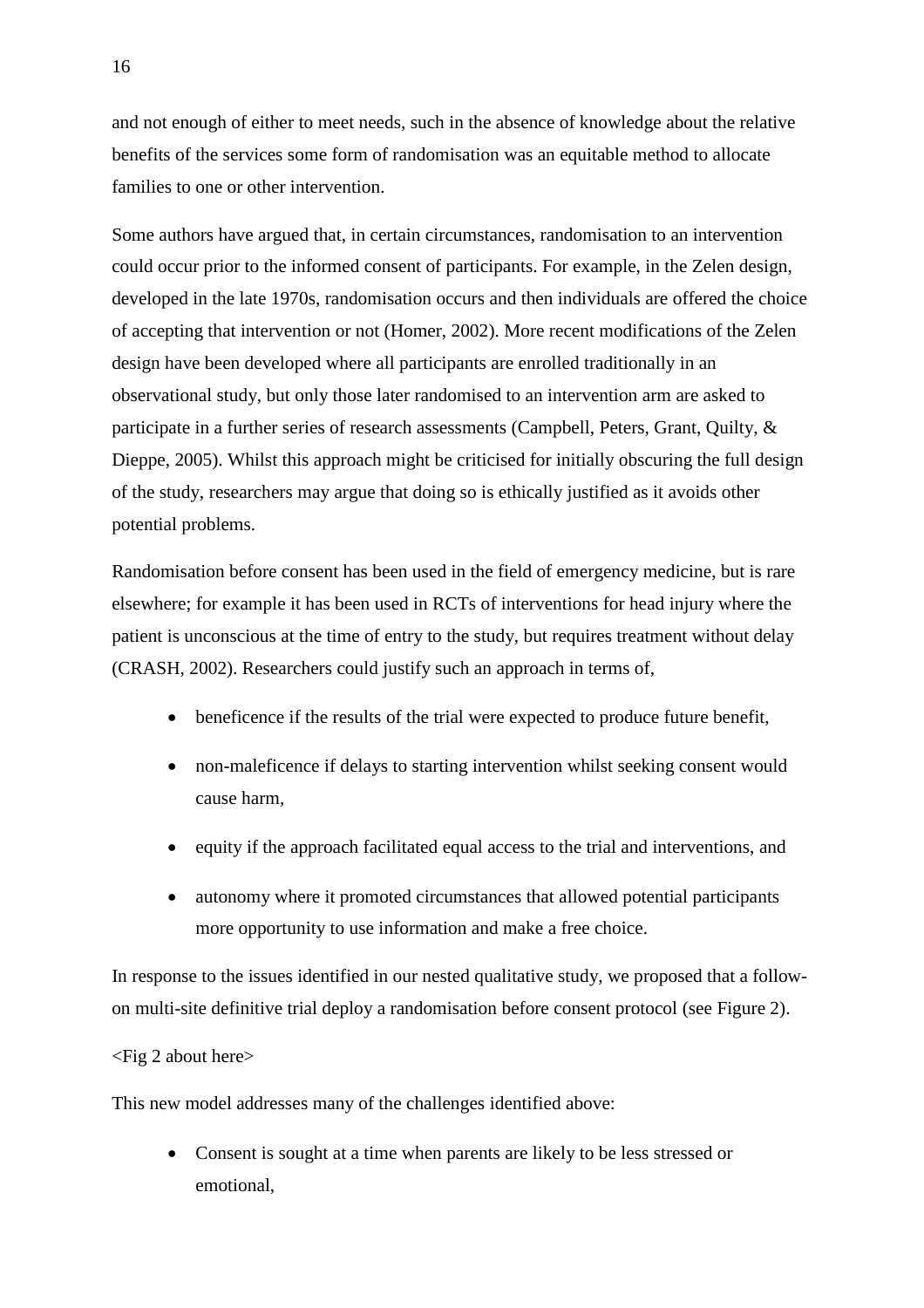- Parents are more likely to be able to use and retain information about the trial,
- Consent is sought after a service has been allocated and potentially initiated; this means that the recruiter can be clearer about specific content of the service,
- The sequence helps to separate the idea of participation in the trial from the idea of engaging with the service,
- Parents can take time to consider participation, without concern that this may delay intervention or decision-making.

Adopting a 'randomisation before consent' design such as the Zelen design has been shown to increase participation rates and reduce biases associated with the perceived desirability of the intervention over the control arm (Tu et al., 2004; Tyldum, 2012). However, an associated concern may be that the absence of a group who would only have been motivated by the chance of accessing a desired intervention could reduce overall participation and result in differently composed sample. Similarly, seeking consent after the initiation of intervention could result in different patterns of attrition, as no participants would drop out of the trial simply because they were disappointed about which the service they had been allocated to. The differential affects that randomisation before consent may have on participation and attrition need further exploration and we will evaluate how our modification influences this. We consider it likely that qualitative research will have a role by helping us understand potential participants' experiences and motivations.

## **Conclusion**

Ensuring voluntary informed consent for research participation was challenging in the circumstances of this trial and yet ethical imperatives remain; careful research should be conducted to ascertain the efficacy of services and participants should have the opportunity to give consent. The nested qualitative study allowed us to identify problems with consent processes in this trial and to propose a solution. We consider that the new model addresses many difficulties and will be helpful when further testing this intervention.

All service areas must seek to ensure rigour and relevance of their evidence base. There have been assumptions that the challenges posed by complex human services such as social care, education, and justice will militate against the use of randomised trials. These interventions aim to make significant improvements to people's lives, and it seems that robust methods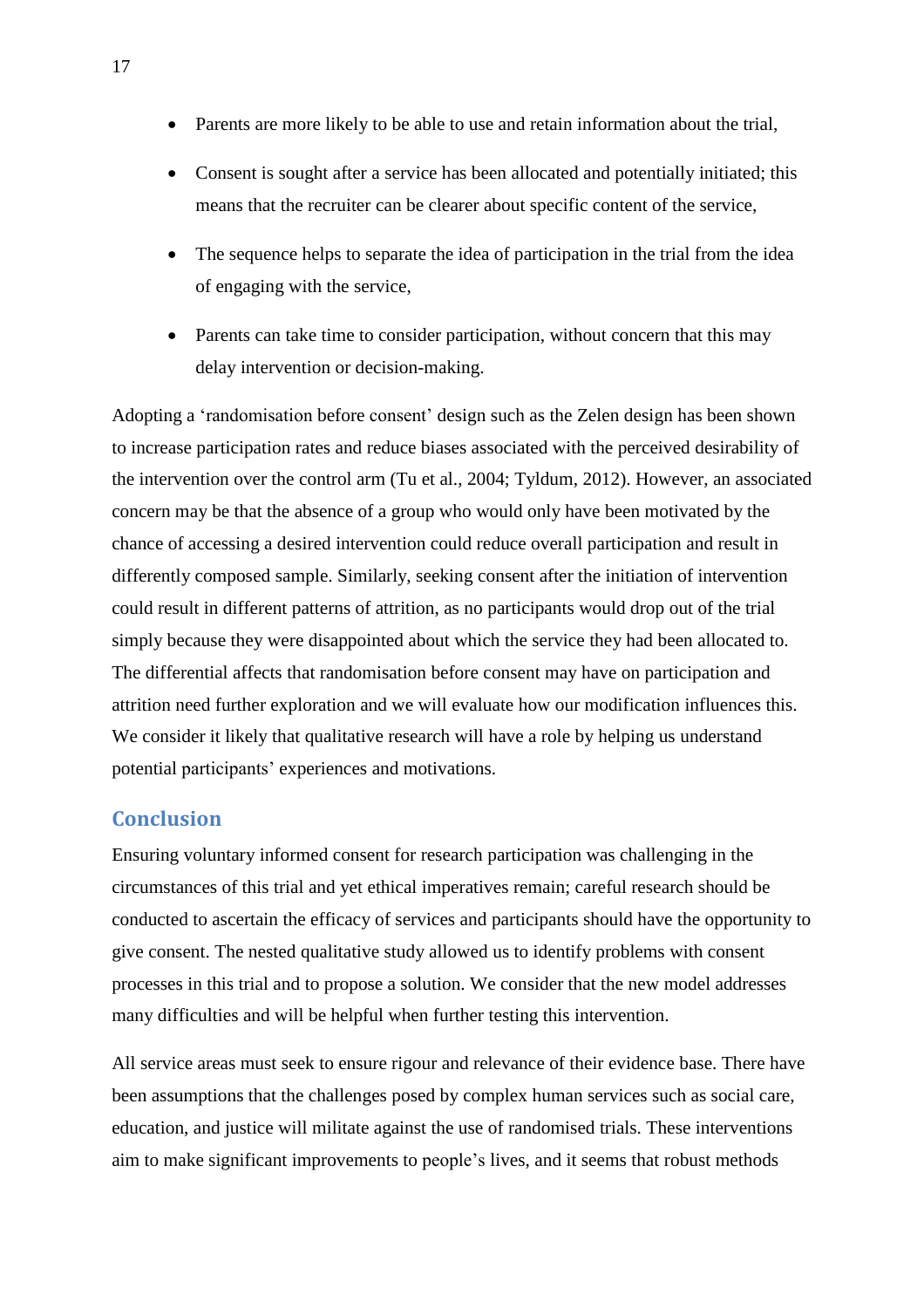should have a key role in their development. Randomised controlled trials are possible in these settings, and randomisation before consent would be useful in circumstances where rapid response or intervention is important, where potential participants' understanding of information or decision-making might be temporarily impaired, and where there is genuine equipoise. We hope that this innovation will encourage similar studies and allow research to take place that might not previously have been possible.

#### **References**

- Alderson, P., & Morrow, V. (2004). *Ethics, social research and [consulting](http://www.scopus.com/inward/record.url?eid=2-s2.0-0032854629&partnerID=40&md5=2f6dfcae955420a47390428302b04859) with children and young people* (Revised ed.). [Barkingside,](http://www.scopus.com/inward/record.url?eid=2-s2.0-0032854629&partnerID=40&md5=2f6dfcae955420a47390428302b04859) Essex: Barnardo's.
- Allmark, P. (1999). Should Zelen [pre-randomised](http://www.scopus.com/inward/record.url?eid=2-s2.0-0032854629&partnerID=40&md5=2f6dfcae955420a47390428302b04859) consent designs be used in some neonatal trials? *Journal of Medical Ethics, 25*(4), [325-329. Retrieved](http://www.scopus.com/inward/record.url?eid=2-s2.0-0032854629&partnerID=40&md5=2f6dfcae955420a47390428302b04859) from [http://www.scopus.com/inward/record.url?eid=2-s2.0-](http://www.scopus.com/inward/record.url?eid=2-s2.0-0032854629&partnerID=40&md5=2f6dfcae955420a47390428302b04859) [0032854629&partnerID=40&md5=2f6dfcae955420a47390428302b04859](http://www.scopus.com/inward/record.url?eid=2-s2.0-0032854629&partnerID=40&md5=2f6dfcae955420a47390428302b04859)
- Allmark, P., & Mason, S. (2006). Improving the quality of consent to randomised controlled trials by using continuous consent and clinician training in the consent process. *Journal of Medical Ethics, 32*(8), 439-443. doi:10.1136/jme.2005.013722
- Appelbaum, P. S., Roth, L. H., & Lidz, C. (1982). The therapeutic misconception: Informed consent in psychiatric research. *International Journal of Law and Psychiatry, 5*(3-4), 319-329. Retrieved from [http://www.scopus.com/inward/record.url?eid=2-s2.0-](http://www.scopus.com/inward/record.url?eid=2-s2.0-0020390058&partnerID=40&md5=277560cf9917fc959437e015f79392c4) [0020390058&partnerID=40&md5=277560cf9917fc959437e015f79392c4](http://www.scopus.com/inward/record.url?eid=2-s2.0-0020390058&partnerID=40&md5=277560cf9917fc959437e015f79392c4)
- Behrendt, C., Gölz, T., Roesler, C., Bertz, H., & Wünsch, A. (2011). What do our patients understand about their trial participation? Assessing patients' understanding of their informed consent consultation about randomised clinical trials. *Journal of Medical Ethics, 37*(2), 74-80. doi:10.1136/jme.2010.035485
- BPS. (2014). *Code of Human Research Ethics*. Leicester: British Psychological Society.
- Braun, V., & Clarke, V. (2006). Using Thematic Analysis in Psychology. *Qualitative Research and Psychology, 3*, 77-101.
- Broadhurst, K., Wastell, D., White, S., Hall, C., Peckover, S., Thompson, K., . . . Davey, D. (2010). Performing 'initial assessment': Identifying the latent conditions for error at the front-door of local authority children's services. *British Journal of Social Work, 40*(2), 352-370. Retrieved from [http://www.scopus.com/inward/record.url?eid=2-s2.0-](http://www.scopus.com/inward/record.url?eid=2-s2.0-77949277601&partnerID=40&md5=5a6b784c8a01f3f03add8dfcc31629e0) [77949277601&partnerID=40&md5=5a6b784c8a01f3f03add8dfcc31629e0](http://www.scopus.com/inward/record.url?eid=2-s2.0-77949277601&partnerID=40&md5=5a6b784c8a01f3f03add8dfcc31629e0)
- BSA. (2002). *Statement of Ethical Practice for the British Sociological Association*. Durham: British Sociological Association.
- Burgess, M. M. (2007). Proposing modesty for informed consent. *Social Science and Medicine, 65*(11), 2284-2295. doi:10.1016/j.socscimed.2007.08.006
- Campbell, R., Peters, T., Grant, C., Quilty, B., & Dieppe, P. (2005). Adapting the randomized consent (Zelen) design for trials of behavioural interventions for chronic disease: feasibility study. *Journal of Health Services Research and Policy, 10*(4), 220-225.
- Carnochan, S., Moore, M., & Austin, M. J. (2013). Achieving Timely Adoption. *Journal of Evidence-Based Social Work, 10*(3), 210-219. doi:10.1080/15433714.2013.788950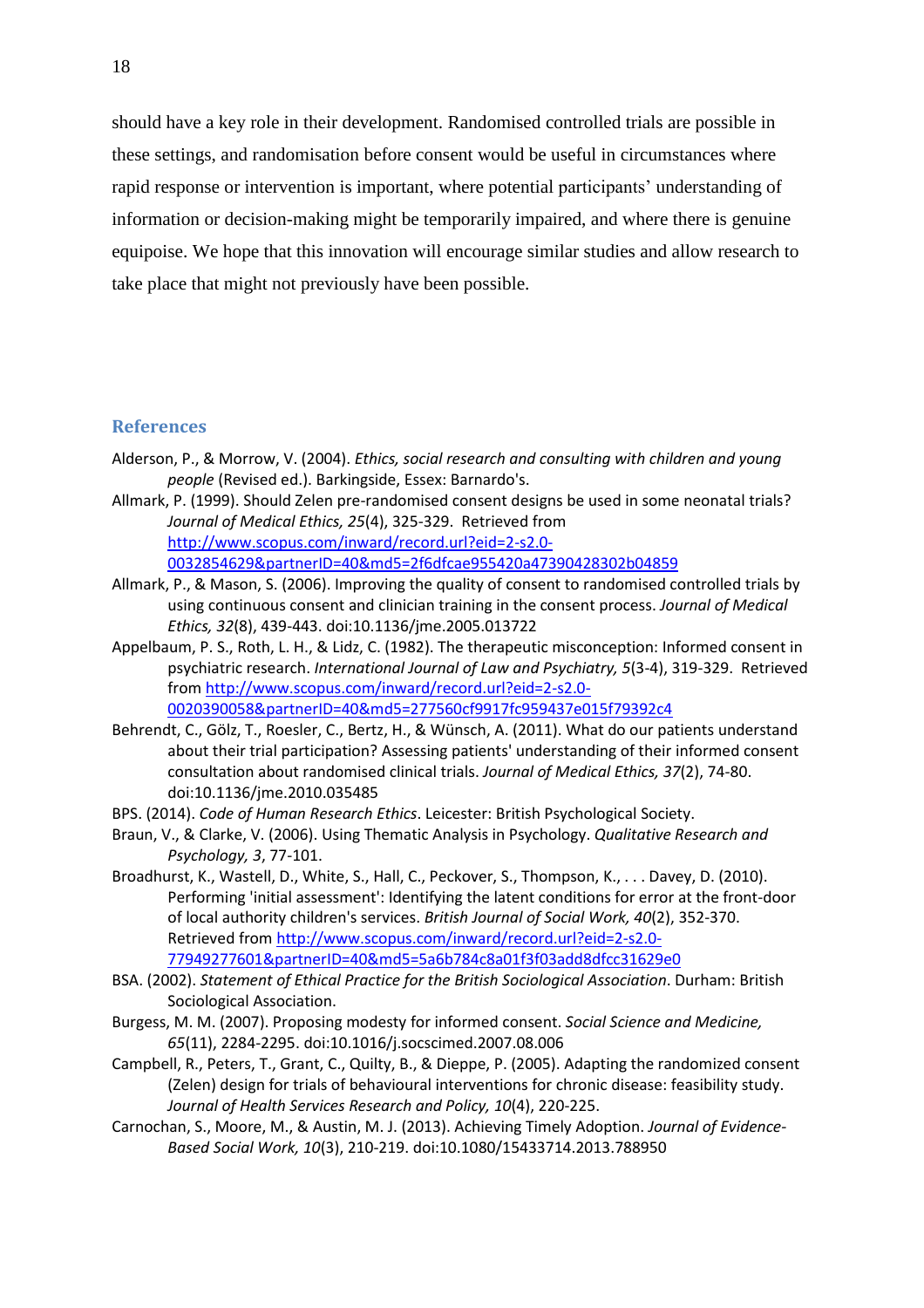- Carpenter, W. T., Gold, J. M., Lahti, A. C., Queern, C. A., Conley, R. R., Bartko, J. J., . . . Appelbaum, P. S. (2000). Decisional capacity for informed consent in schizophrenia research. *Archives of General Psychiatry, 57*(6), 533-538. Retrieved from [http://www.scopus.com/inward/record.url?eid=2-s2.0-](http://www.scopus.com/inward/record.url?eid=2-s2.0-0342927486&partnerID=40&md5=9b2ea97366ff1c17c530bb1cb889c938) [0342927486&partnerID=40&md5=9b2ea97366ff1c17c530bb1cb889c938](http://www.scopus.com/inward/record.url?eid=2-s2.0-0342927486&partnerID=40&md5=9b2ea97366ff1c17c530bb1cb889c938)
- Cook, T., & Inglis, P. (2012). Participatory research with men with learning disability: Informed consent. *Tizard Learning Disability Review, 17*(2), 92-101. doi:10.1108/13595471211218875
- Corrigan, O. (2003). Empty ethics: The problem with informed consent. *Sociology of Health and Illness, 25*(7), 768-792. doi:10.1046/j.1467-9566.2003.00369.x
- CRASH. (2002). The MRC CRASH Trial: study design, baseline data, and outcome in 1000 randomised patients in the pilot phase. *Emergency Medicine Journal, 19*(6), 510-514. Retrieved from <http://www.ncbi.nlm.nih.gov/pmc/articles/PMC1756291/pdf/v019p00510.pdf>
- Crow, G., Wiles, R., Heath, S., & Charles, V. (2006). Research ethics and data quality: The implications of informed consent. *International Journal of Social Research Methodology: Theory and Practice, 9*(2), 83-95. doi:10.1080/13645570600595231
- David, M., Edwards, R., & Alldred, P. (2001). Children and school-based research: 'Informed consent' or 'educated consent'? *British Educational Research Journal, 27*(3), 346-365. Retrieved from [http://www.scopus.com/inward/record.url?eid=2-s2.0-](http://www.scopus.com/inward/record.url?eid=2-s2.0-0035374060&partnerID=40&md5=bd30fb114bc0a7e161d4278555b8213c) [0035374060&partnerID=40&md5=bd30fb114bc0a7e161d4278555b8213c](http://www.scopus.com/inward/record.url?eid=2-s2.0-0035374060&partnerID=40&md5=bd30fb114bc0a7e161d4278555b8213c)
- Dombo, E. A., & Bass, A. P. (2014). The Trials and Tribulations of a Practitioner-Researcher: Challenges and Lessons Learned through Testing a Feminist-Cognitive-Relational Social Work Model of Practice. *Journal of Evidence-Based Social Work, 11*(1-2), 43-57. Retrieved from [http://www.scopus.com/inward/record.url?eid=2-s2.0-](http://www.scopus.com/inward/record.url?eid=2-s2.0-84891935399&partnerID=40&md5=65217b2f40faf45f8741a9d2e3ac23d7) [84891935399&partnerID=40&md5=65217b2f40faf45f8741a9d2e3ac23d7](http://www.scopus.com/inward/record.url?eid=2-s2.0-84891935399&partnerID=40&md5=65217b2f40faf45f8741a9d2e3ac23d7)
- Douglas, E. M., & Serino, P. J. (2013). The extent of evidence-based information about child maltreatment fatalities in social science textbooks. *Journal of Evidence-Based Social Work, 10*(5), 447-454. Retrieved from [http://www.scopus.com/inward/record.url?eid=2-s2.0-](http://www.scopus.com/inward/record.url?eid=2-s2.0-84890032827&partnerID=40&md5=b60c0a4b0469ad5031141db426ba0f3a) [84890032827&partnerID=40&md5=b60c0a4b0469ad5031141db426ba0f3a](http://www.scopus.com/inward/record.url?eid=2-s2.0-84890032827&partnerID=40&md5=b60c0a4b0469ad5031141db426ba0f3a)
- Dozier, M., Peloso, E., Lewis, E., Laurenceau, J. P., & Levine, S. (2008). Effects of an attachmentbased intervention on the cortisol production of infants and toddlers in foster care. *Development and Psychopathology, 20*(3), 845-859. Retrieved from [http://www.scopus.com/inward/record.url?eid=2-s2.0-](http://www.scopus.com/inward/record.url?eid=2-s2.0-48949116387&partnerID=40&md5=6978d9955bafd4ae1ab13ff899d04f9e) [48949116387&partnerID=40&md5=6978d9955bafd4ae1ab13ff899d04f9e](http://www.scopus.com/inward/record.url?eid=2-s2.0-48949116387&partnerID=40&md5=6978d9955bafd4ae1ab13ff899d04f9e)
- Edens, J. F., Epstein, M., Stiles, P. G., & Poythress, N. G. (2011). Voluntary Consent in Correctional Settings: Do Offenders Feel Coerced to Participate in Research? *Behavioral Sciences and the Law, 29*(6), 771-795. doi:10.1002/bsl.1014
- Edwards, P., Farrell, B., Lomas, G., Mashru, R., Ritchie, N., Roberts, I., . . . Yates, D. (2002). The MRC CRASH Trial: Study design, baseline data, and outcome in 1000 randomised patients in the pilot phase. *Emergency Medicine Journal, 19*(6), 510-514. Retrieved from [http://www.scopus.com/inward/record.url?eid=2-s2.0-](http://www.scopus.com/inward/record.url?eid=2-s2.0-0036850765&partnerID=40&md5=a59beeba8ddc18deb0c0cffbbcd96bec) [0036850765&partnerID=40&md5=a59beeba8ddc18deb0c0cffbbcd96bec](http://www.scopus.com/inward/record.url?eid=2-s2.0-0036850765&partnerID=40&md5=a59beeba8ddc18deb0c0cffbbcd96bec)
- Farmer, E. (2014). Improving reunification practice: pathways home, progress and outcomes for children returning from care to their parents. *British Journal of Social Work, 44*(2), 348-366. Retrieved from <http://bjsw.oxfordjournals.org/>
- Fisher, J. A. (2013). Expanding the frame of "Voluntariness" in informed consent: Structural coercion and the power of social and economic context. *Kennedy Institute of Ethics Journal, 23*(4), 355-379. doi:10.1353/ken.2013.0018
- Flewitt, R. (2005). Conducting research with young children: Some ethical considerations. *Early Child Development and Care, 175*(6), 553-565. doi:10.1080/03004430500131338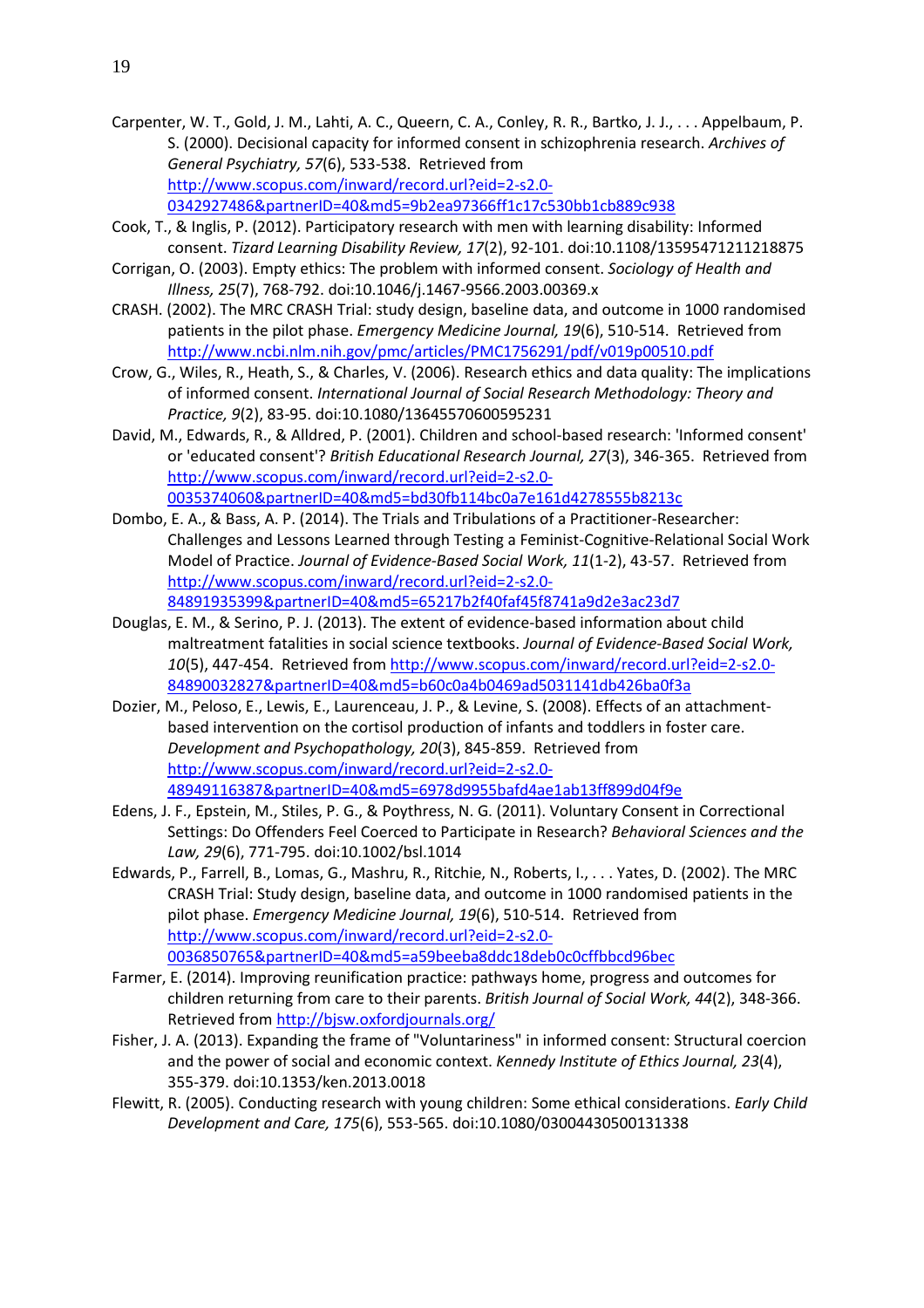- Flory, J., & Emanuel, E. (2004). Interventions to improve research participants' understanding in informed consent for research: A systematic review. *Journal of the American Medical Association, 292*(13), 1593-1601. doi:10.1001/jama.292.13.1593
- Goodman, C., Baron, N. L., MacHen, I., Stevenson, E., Evans, C., Davies, S. L., & Iliffe, S. (2011). Culture, consent, costs and care homes: Enabling older people with dementia to participate in research. *Aging and Mental Health, 15*(4), 475-481. doi:10.1080/13607863.2010.543659
- Graybeal, C. T. (2007). Evidence for the art of social work. *Families in Society, 88*(4), 513-523. Retrieved from [http://www.scopus.com/inward/record.url?eid=2-s2.0-](http://www.scopus.com/inward/record.url?eid=2-s2.0-37649009365&partnerID=40&md5=175e562bac02fe895222e9f3edce92da) [37649009365&partnerID=40&md5=175e562bac02fe895222e9f3edce92da](http://www.scopus.com/inward/record.url?eid=2-s2.0-37649009365&partnerID=40&md5=175e562bac02fe895222e9f3edce92da)
- Hammersley, M. (2014). On ethical principles for social research. *International Journal of Social Research Methodology*. doi[:http://dx.doi.org.10.1080/13645579.2014.924169](http://dx.doi.org.10.1080/13645579.2014.924169)
- Homer, C. S. E. (2002). Using the Zelen design in randomized controlled trials: debates and controversies. *Journal of Advanced Nursing, 38*(2), 200-207.
- Horwath, J. (2005). Identifying and assessing cases of child neglect: Learning from the Irish experience. *Child and Family Social Work, 10*(2), 99-110. Retrieved from [http://www.scopus.com/inward/record.url?eid=2-s2.0-](http://www.scopus.com/inward/record.url?eid=2-s2.0-27944504266&partnerID=40&md5=c88bc3146de0055a4761a4244d326195) [27944504266&partnerID=40&md5=c88bc3146de0055a4761a4244d326195](http://www.scopus.com/inward/record.url?eid=2-s2.0-27944504266&partnerID=40&md5=c88bc3146de0055a4761a4244d326195)
- Joffe, S., Cook, E. F., Cleary, P. D., Clark, J. W., & Weeks, J. C. (2001). Quality of informed consent in cancer clinical trials: A cross-sectional survey. *Lancet, 358*(9295), 1772-1777. doi:10.1016/S0140-6736(01)06805-2
- Lieberman, A. F., Van Horn, P., & Ippen, C. G. (2005). Toward evidence-based treatment: Childparent psychotherapy with preschoolers exposed to marital violence. *Journal of the American Academy of Child and Adolescent Psychiatry, 44*(12), 1241-1248.
- Loyd, D. (2013). Obtaining consent from young people with autism to participate in research. *British Journal of Learning Disabilities, 41*(2), 133-140. doi:10.1111/j.1468-3156.2012.00734.x
- Mason, S. A., & Allmark, P. J. (2000). Obtaining informed consent to neonatal randomised controlled trials: Interviews with parents and clinicians in the Euricon study. *Lancet, 356*(9247), 2045- 2051. doi:10.1016/S0140-6736(00)03401-2
- Minnis, H., Bryce, G., Phin, L., & Wilson, P. (2010). The "Spirit of New Orleans": Translating a model of intervention with maltreated children and their families for the Glasgow context. *Clinical Child Psychology and Psychiatry, 15*(4), 497-509.
- Munro, E. R., & Hardy, A. (2006). *Placement stability: a review of the literature. Report to the DfES*. Retrieved from Loughborough: [http://www.lboro.ac.uk/research/ccfr/Research/Outcomes%20for%20vulnerable%20childre](http://www.lboro.ac.uk/research/ccfr/Research/Outcomes%2520for%2520vulnerable%2520children/placementstability.htm) [n/placementstability.htm](http://www.lboro.ac.uk/research/ccfr/Research/Outcomes%2520for%2520vulnerable%2520children/placementstability.htm)
- Newman, T., & Roberts, H. (1997). Assessing social work effectiveness in child care practice: The contribution of randomized controlled trials. *Child: Care, Health and Development, 23*(4), 287-296. Retrieved from [http://www.scopus.com/inward/record.url?eid=2-s2.0-](http://www.scopus.com/inward/record.url?eid=2-s2.0-0031178653&partnerID=40&md5=3a7142f86240c6d6f0288f830dc58e32) [0031178653&partnerID=40&md5=3a7142f86240c6d6f0288f830dc58e32](http://www.scopus.com/inward/record.url?eid=2-s2.0-0031178653&partnerID=40&md5=3a7142f86240c6d6f0288f830dc58e32)
- Nishimura, A., Carey, J., Erwin, P. J., Tilburt, J. C., Murad, M. H., & McCormick, J. B. (2013). Improving understanding in the research informed consent process: A systematic review of 54 interventions tested in randomized control trials. *BMC Medical Ethics, 14*(1). doi:10.1186/1472-6939-14-28
- Nuremberg Code. (1947). The Nuremberg Code. Retrieved from <https://history.nih.gov/research/downloads/nuremberg.pdf>
- O'Neill, O. (2003). Some limits of informed consent. *Journal of Medical Ethics, 29*(1), 4-7. doi:10.1136/jme.29.1.4
- Parsons, S., Abbott, C., McKnight, L., & Davies, C. (2015). High risk yet invisible: Conflicting narratives on social research involving children and young people, and the role of research ethics committees. *British Educational Research Journal, 41*(4), 709-729. doi:10.1002/berj.3160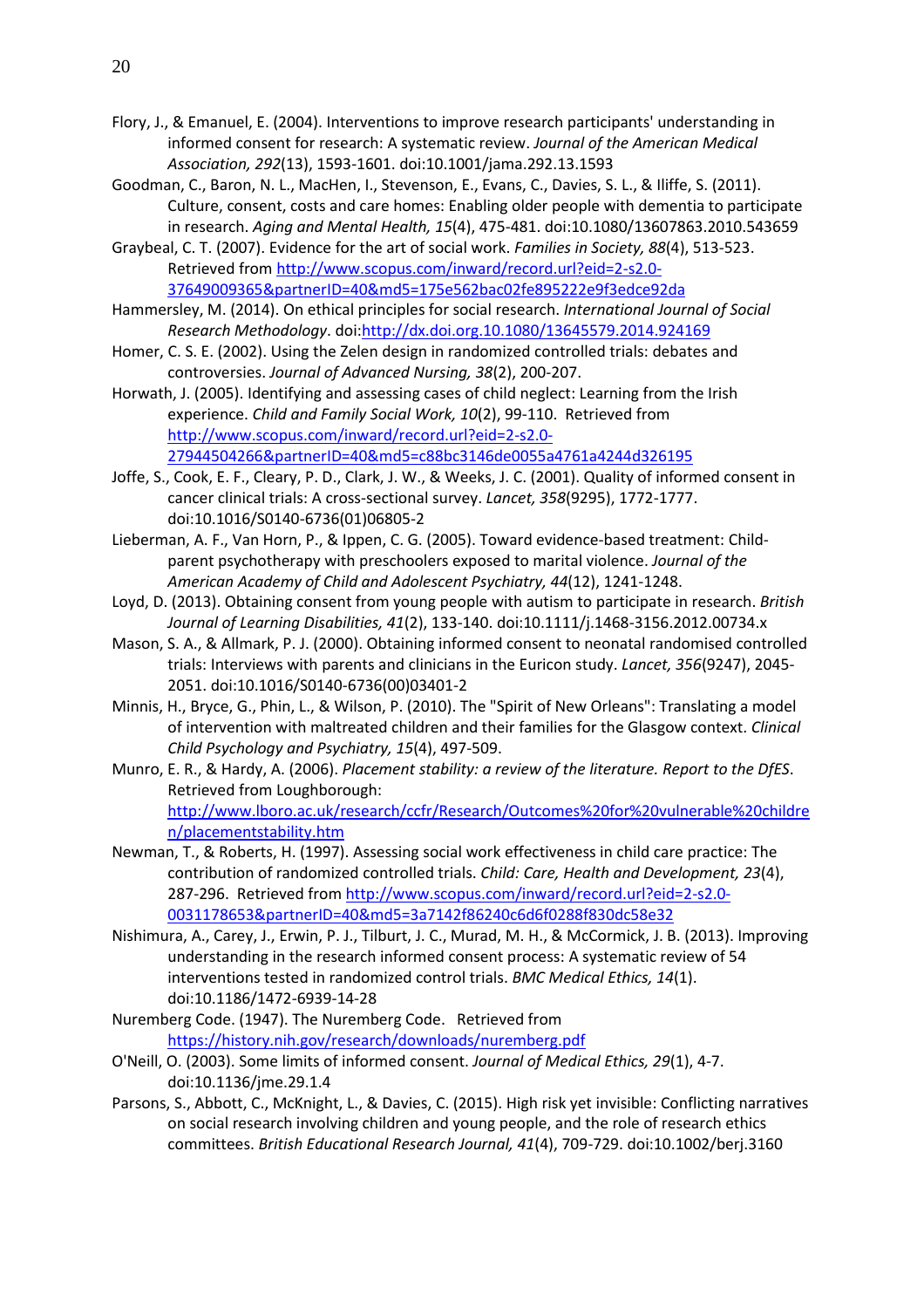- Potter, C. C., & Klein-Rothschild, S. (2002). Getting home on time: Predicting timely permanence for young children. *Child Welfare, 81*(2), 123-150. Retrieved from [http://www.scopus.com/inward/record.url?eid=2-s2.0-](http://www.scopus.com/inward/record.url?eid=2-s2.0-0036517005&partnerID=40&md5=db9a6173e4e47484fd4e7ca1a153b557) [0036517005&partnerID=40&md5=db9a6173e4e47484fd4e7ca1a153b557](http://www.scopus.com/inward/record.url?eid=2-s2.0-0036517005&partnerID=40&md5=db9a6173e4e47484fd4e7ca1a153b557)
- Pritchett, R., Fitzpatrick, B., Watson, N., Cotmore, R., Wilson, P., Bryce, G., . . . Minnis, H. (2013). A feasibility randomised controlled trial of the New Orleans Intervention for Infant Mental Health: A Study Protocol. *The Scientific World Journal, Article ID 838042*. Retrieved from <http://www.hindawi.com/journals/tswj/2013/838042/abs/>
- Regehr, C., Bogo, M., Shlonsky, A., & LeBlanc, V. (2010). Confidence and professional judgment in assessing children's risk of abuse. *Research on Social Work Practice, 20*(6), 621-628. Retrieved from [http://www.scopus.com/inward/record.url?eid=2-s2.0-](http://www.scopus.com/inward/record.url?eid=2-s2.0-77958155014&partnerID=40&md5=59eb4381393316283f2ca18840c25d49) [77958155014&partnerID=40&md5=59eb4381393316283f2ca18840c25d49](http://www.scopus.com/inward/record.url?eid=2-s2.0-77958155014&partnerID=40&md5=59eb4381393316283f2ca18840c25d49)
- Reid, D., Ryan, T., & Enderby, P. (2001). What does it mean to listen to people with dementia? *Disability and Society, 16*(3), 377-392. doi:10.1080/09687590120045941
- Renold, E., Holland, S., Ross, N. J., & Hillman, A. (2008). 'Becoming participant': Problematizing 'informed consent' in participatory research with young people in care. *Qualitative Social Work, 7*(4), 427-447. doi:10.1177/1473325008097139
- Ritchie, J., & Spencer, L. (1994). Qualitative data analysis for applied policy research *Analysing Qualitative Data* (pp. 173-194).
- Roberts, H., Petticrew, M., Liabo, K., & Macintyre, S. (2012). 'The Anglo-Saxon disease': A pilot study of the barriers to and facilitators of the use of randomised controlled trials of social programmes in an international context. *Journal of Epidemiology and Community Health, 66*(11), 1025-1029. doi:10.1136/jech-2011-200313
- Schofield, G., Thoburn, J., Howell, D., & Dickens, J. (2007). The search for stability and permanence: Modelling the pathways of long-stay looked after children. *British Journal of Social Work, 37*(4), 619-642. Retrieved from [http://www.scopus.com/inward/record.url?eid=2-s2.0-](http://www.scopus.com/inward/record.url?eid=2-s2.0-51249154246&partnerID=40&md5=ec059a23d94d194ed7fe5a04a5127a92) [51249154246&partnerID=40&md5=ec059a23d94d194ed7fe5a04a5127a92](http://www.scopus.com/inward/record.url?eid=2-s2.0-51249154246&partnerID=40&md5=ec059a23d94d194ed7fe5a04a5127a92)
- Sinclair, I., Baker, C., Lee, J., & Gibbs, I. (2007). *The pursuit of permanence: a study of the English child care system*. London: Jessica Kingsley.
- Smyth, R. M. D., Jacoby, A., & Elbourne, D. (2012). Deciding to join a perinatal randomised controlled trial: Experiences and views of pregnant women enroled in the Magpie Trial. *Midwifery, 28*, e538-e545. doi:doi:10.1016/j.midw.2011.08.006
- Soydan, H. (2008). Applying randomized controlled trials and systematic reviews in social work research. *Research on Social Work Practice, 18*(4), 311-318. Retrieved from [http://www.scopus.com/inward/record.url?eid=2-s2.0-](http://www.scopus.com/inward/record.url?eid=2-s2.0-44649158333&partnerID=40&md5=2eb04de6a35d0fd1c62e24e38ee0fee8) [44649158333&partnerID=40&md5=2eb04de6a35d0fd1c62e24e38ee0fee8](http://www.scopus.com/inward/record.url?eid=2-s2.0-44649158333&partnerID=40&md5=2eb04de6a35d0fd1c62e24e38ee0fee8)
- SRA. (2003). *Ethical Guidelines*. London: Social Research Association.
- Stevens, M., Liabo, K., & Roberts, H. (2007). A review of the research priorities of practitioners working with children in social care. *Child and Family Social Work, 12*(4), 295-305. Retrieved from [http://www.scopus.com/inward/record.url?eid=2-s2.0-](http://www.scopus.com/inward/record.url?eid=2-s2.0-34848869179&partnerID=40&md5=14374460a80b4b8a0c1a0d146c37cb57) [34848869179&partnerID=40&md5=14374460a80b4b8a0c1a0d146c37cb57](http://www.scopus.com/inward/record.url?eid=2-s2.0-34848869179&partnerID=40&md5=14374460a80b4b8a0c1a0d146c37cb57)
- Thoburn, J., & Courtney, M. E. (2011). A guide through the knowledge base on children in out-ofhome care. *Journal of Children's Services, 6*(4), 210-227. Retrieved from [http://www.scopus.com/inward/record.url?eid=2-s2.0-](http://www.scopus.com/inward/record.url?eid=2-s2.0-84055199952&partnerID=40&md5=57aedb151b3b53adbd8c99f9f66e6e24) [84055199952&partnerID=40&md5=57aedb151b3b53adbd8c99f9f66e6e24](http://www.scopus.com/inward/record.url?eid=2-s2.0-84055199952&partnerID=40&md5=57aedb151b3b53adbd8c99f9f66e6e24)
- Tu, J. V., Willison, D. J., Silver, F. L., Fang, J., Richards, J. A., Laupacis, A., & Kapral, M. K. (2004). Impracticability of Informed Consent in the Registry of the Canadian Stroke Network. *New England Journal of Medicine, 350*(14), 1414-1421. doi:10.1056/NEJMsa031697
- Wade, J., Donovan, J. L., Athene Lane, J., Neal, D. E., & Hamdy, F. C. (2009). It's not just what you say, it's also how you say it: Opening the 'black box' of informed consent appointments in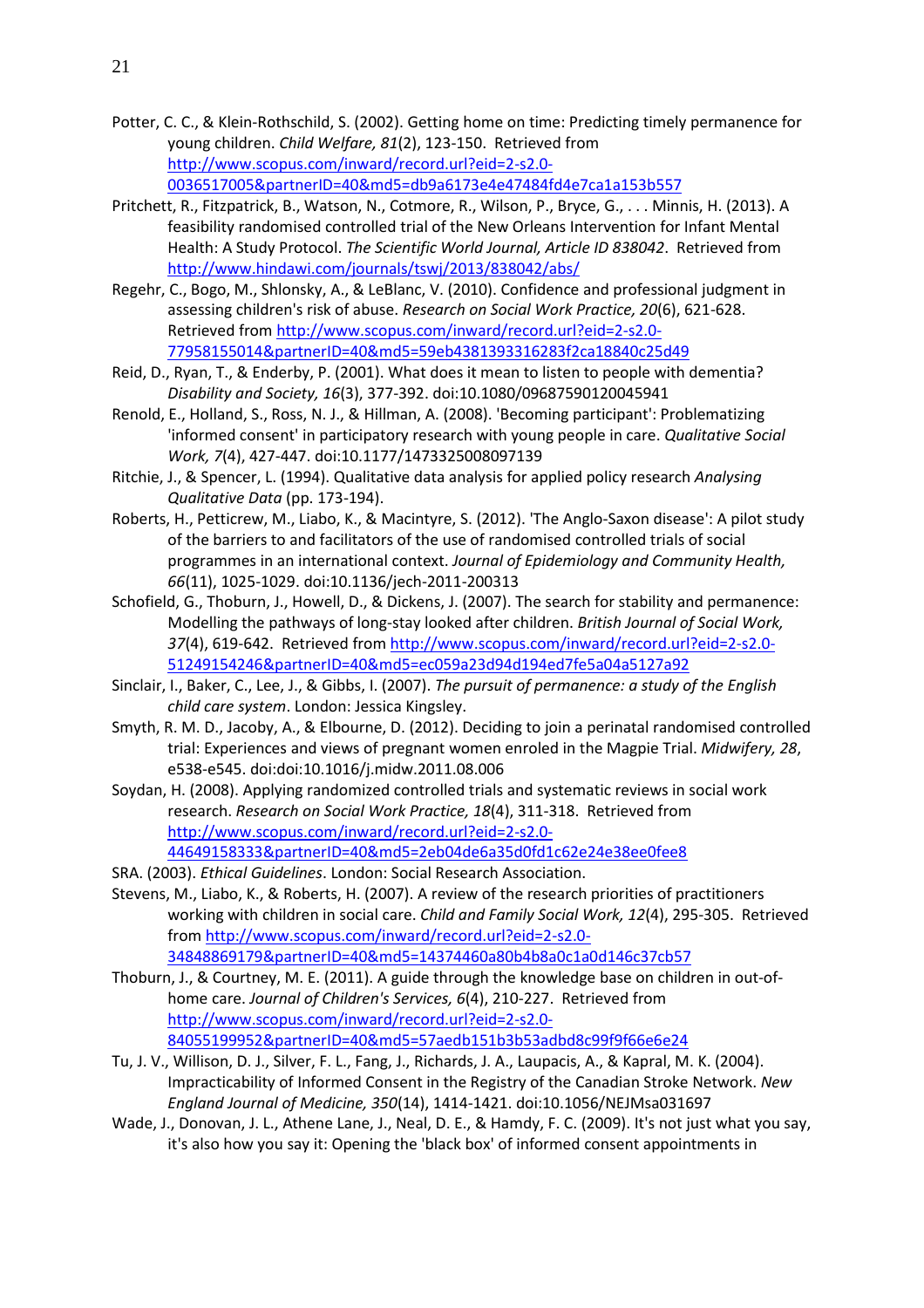randomised controlled trials. *Social Science and Medicine, 68*(11), 2018-2028. doi:10.1016/j.socscimed.2009.02.023

- Webber, M. (2014). From Ethnography to Randomized Controlled Trial: An Innovative Approach to Developing Complex Social Interventions. *Journal of Evidence-Based Social Work, 11*(1-2), 173-182. Retrieved from [http://www.scopus.com/inward/record.url?eid=2-s2.0-](http://www.scopus.com/inward/record.url?eid=2-s2.0-84891922370&partnerID=40&md5=d26862ac363398c3b8248616514de27a) [84891922370&partnerID=40&md5=d26862ac363398c3b8248616514de27a](http://www.scopus.com/inward/record.url?eid=2-s2.0-84891922370&partnerID=40&md5=d26862ac363398c3b8248616514de27a)
- Wiles, R., Crow, G., Charles, V., & Heath, S. (2007). Informed consent and the research process: Following rules or striking balances? *Sociological Research Online, 12*(2). Retrieved from [http://www.scopus.com/inward/record.url?eid=2-s2.0-](http://www.scopus.com/inward/record.url?eid=2-s2.0-40149090153&partnerID=40&md5=b9f6a07f3e4224f6c196f3d4aed961f1) [40149090153&partnerID=40&md5=b9f6a07f3e4224f6c196f3d4aed961f1](http://www.scopus.com/inward/record.url?eid=2-s2.0-40149090153&partnerID=40&md5=b9f6a07f3e4224f6c196f3d4aed961f1)
- Williams, N. J., & Sherr, M. E. (2013). Oh How I Try to Use Evidence in my Social Work Practice: Efforts, Successes, Frustrations, and Questions. *Journal of Evidence-Based Social Work, 10*(2), 100-110. Retrieved from [http://www.scopus.com/inward/record.url?eid=2-s2.0-](http://www.scopus.com/inward/record.url?eid=2-s2.0-84876327701&partnerID=40&md5=21f57928daad30f273cc0d4359e5ad23) [84876327701&partnerID=40&md5=21f57928daad30f273cc0d4359e5ad23](http://www.scopus.com/inward/record.url?eid=2-s2.0-84876327701&partnerID=40&md5=21f57928daad30f273cc0d4359e5ad23)
- WMA. (2013). The World Medical Association Declaration of Helsinki (7th Revision) Ethical Principles for Medical Research Involving Human Subjects. Retrieved from <http://www.wma.net/en/30publications/10policies/b3/>
- Wolbransky, M., Goldstein, N. E. S., Giallella, C., & Heilbrun, K. (2013). Collecting informed consent with juvenile justice populations: Issues and implications for research. *Behavioral Sciences and the Law, 31*(4), 457-476. doi:10.1002/bsl.2068
- Zeanah, C. H., Gunnar, M. R., McCall, R. B., Kreppner, J. M., & Fox, N. A. (2011). Sensitive Periods. *Monographs of the Society for Research in Child Development, 76*(4), 147-162.
- Zeanah, C. H., Larrieu, J. A., Heller, S. S., Valliere, J., Hinshaw-Fuselier, S., Aoki, Y., & Drilling, M. (2001). Evaluation of a preventive intervention for maltreated infants and toddlers in foster care. *Journal of the American Academy of Child and Adolescent Psychiatry, 40*(2), 214-221.

Zeira, A., Canali, C., Vecchiato, T., Jergeby, U., Thoburn, J., & Neve, E. (2008). Evidence-based social work practice with children and families: A cross national perspective. *European Journal of Social Work, 11*(1), 57-72. Retrieved from [http://www.scopus.com/inward/record.url?eid=2-s2.0-](http://www.scopus.com/inward/record.url?eid=2-s2.0-40749133405&partnerID=40&md5=37ecd762b57f2a74b14331cfd767c8e0) [40749133405&partnerID=40&md5=37ecd762b57f2a74b14331cfd767c8e0](http://www.scopus.com/inward/record.url?eid=2-s2.0-40749133405&partnerID=40&md5=37ecd762b57f2a74b14331cfd767c8e0)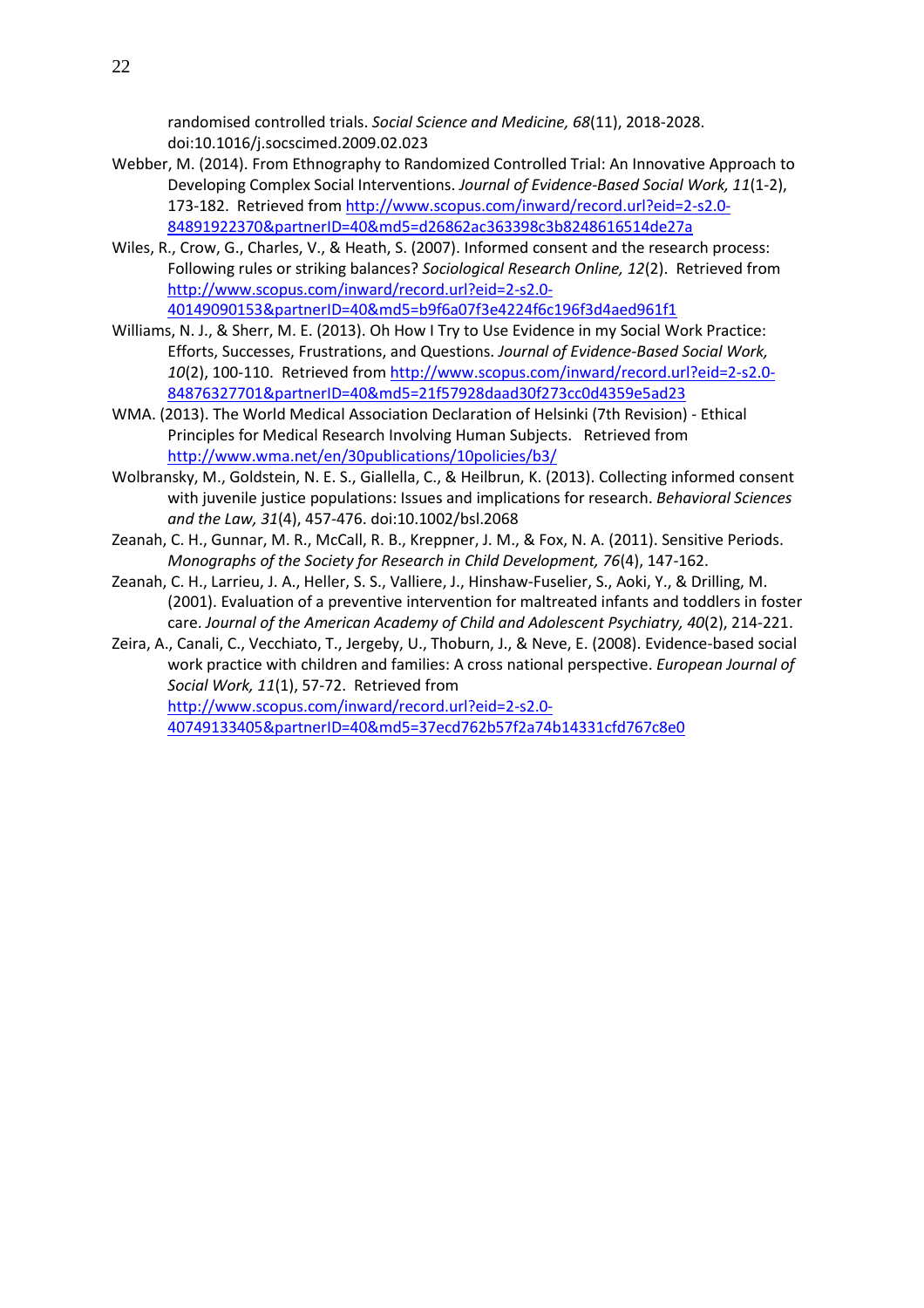

*Figure 1: Summary of original recruitment process*